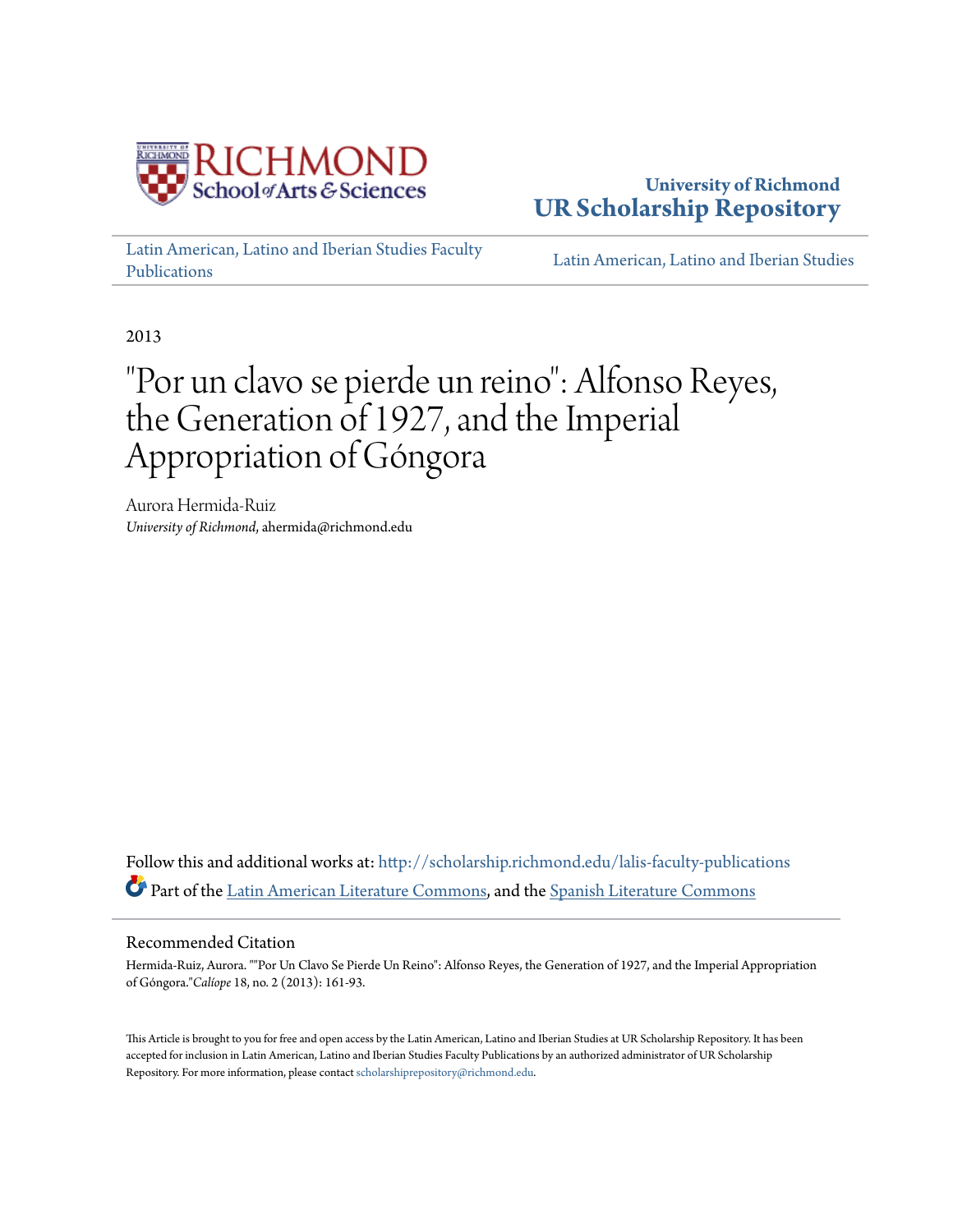## **"POR UN CLAVO SE PIERDE UN REINO": ALFONSO REYES, THE GENERATION OF 1927, AND THE IMPERIAL APPROPRIATION OF GÓNGORA**

### **Aurora Hermida-Ruiz University of Richmond**

Ruben Darío era mi sol, era el sol de Nicaragua y de muchos muchachos y países más. Y aquel sol fue de aurora para los españoles, y esa aurora venía, nadie lo duda, fuera por donde fuera, de la América de nuestra lengua.

Juan Ramón Jiménez, "El modernismo poético en España y en Hispanoamérica" (168).

¡Diez años de intensa actividad en Madrid! ¡Y qué Madrid el de aquel entonces, qué Atenas a los pies de la sierra carpetovetónica! Alfonso Reyes, *Historia documental de mis libros* (177).

I<sub>obr</sub> n the year 1900, Raymond Foulché-Delbosc discovered in the National Library in Madrid the Chacón manuscript, a compilation of Luis de Góngora's poetry that contained nothing less than "la obra de Góngora en su forma definitiva," as the French hispanist understood it then, and as it has been regarded ever since (1: xii). Two decades later, in 1921, the first modern edition of Góngora's poetry, *Obras poéticas de d. Luis de Góngora*, edited in Paris by Raymond Foulché-Delbosc, was published in New York by the Hispanic Society of America.<sup>1</sup> Concluding the introductory remarks to this watershed edition of Góngora, Foulché-Delbosc tells us:

> Copié el manuscrito Chacón el año de 1900. Al publicarlo tantos años después, la suerte me deparó la amistad de don Alfonso Reyes –a quien considero como el primer gongorista de las nuevas generaciones– el cual no solamente me ha ayudado en una última revisión del manuscrito, sino que ha compartido conmigo la minuciosísima tarea de la corrección de pruebas. A él debo asímismo más de una valiosa sugestión relativa a la inteligencia de ciertas poesías. Me complazco en darle público testimonio de mi agradecimiento. (1: xvi)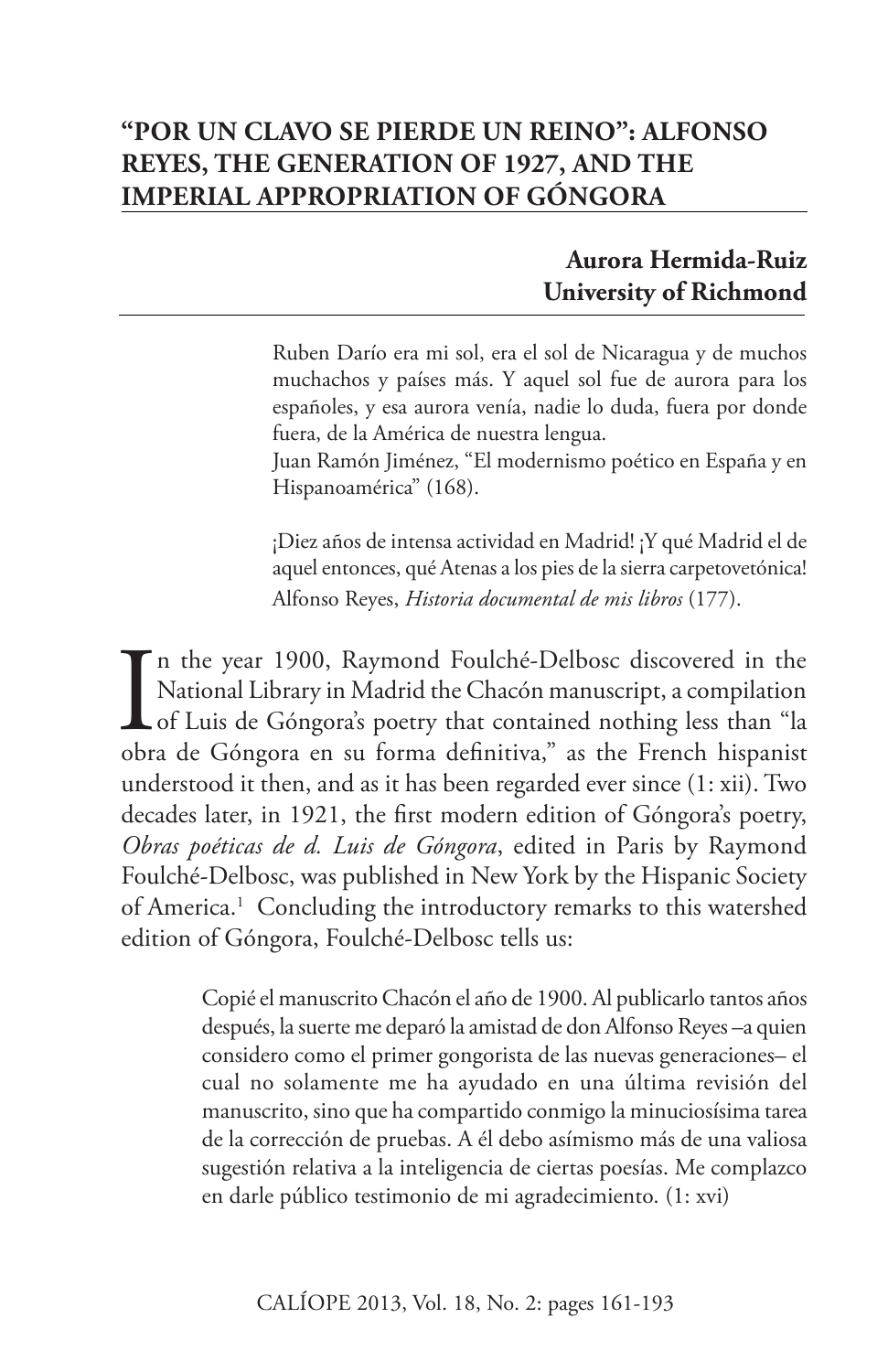To be sure, Foulché's edition of Góngora's poetry was a major international event for twentieth century *gongorismo,* and, in that sense, a professional accomplishment of which Alfonso Reyes felt particularly proud and honored throughout his life. As Reyes himself put it in 1923: "debe considerarse un progreso definitivo en los estudios gongorinos" ("Mi edición del *Polifemo*" 156); or again, in 1926: "[es] la única edición que posee verdadera autoridad crítica" ("Reseña de estudios gongorinos" 110).2 The experience of working with the Chacón manuscript in Madrid while Foulché stayed in Paris left Reyes with vivid memories and amusing anecdotes to embellish this story of international collaboration and accomplishment. It was a story that Reyes liked to tell often, describing himself on every occasion as the "humilde albañil" under the "architect" Foulché; a metaphor that aptly conveyed his respect and admiration for the "wise" Foulché, the physical demands of philological labor, and his view of Hispanism as a multilayered effort.<sup>3</sup>

The story, nonetheless, was first told by the eminent Foulché-Delbosc, who spoke in Spanish and within the field of Hispanism when he asserted in 1921 the primacy of Alfonso Reyes and the generational renewal of *gongorismo*. And considering that the statement came along with the newly edited Chacón manuscript, the latest *sine qua non* of philological *gongorismo*, it should be more than obvious that Reyes's work and stature was an inescapable fact to the members of the soon to be called Generation of 1927, an affiliation of self-baptized and selfpromoting "nietos de Góngora" of immense consequence not only for the modern appreciation of Góngora and *gongorismo*, but for Spanish literary historiography as a whole.<sup>4</sup> Indeed, one can hardly overstate their dual and celebrated identity as poets and philologists. At the time, that was clearly the case: at least until the famous commemoration of Góngora's centennial in 1927, Reyes's commanding place in *gongorismo* was as unavoidable in Spain as it was undisputed. Even in 1926, Miguel Artigas, recent winner of the Spanish Royal Academy prize for his work on Góngora, gives Reyes the title of "secretario perpetuo del *club Góngora*" ("Review" 343).<sup>5</sup> Jorge Guillén confesses in December of 1926 to feel ashamed and intimidated "nada menos que ante el primer gongorista de nuestro tiempo" (Maurer 105),<sup>6</sup> and Dámaso Alonso, acclaimed by the group as "nuestro capitán" (Diego, "Traslación de Góngora" 116), starts his 1927 review of Reyes's recent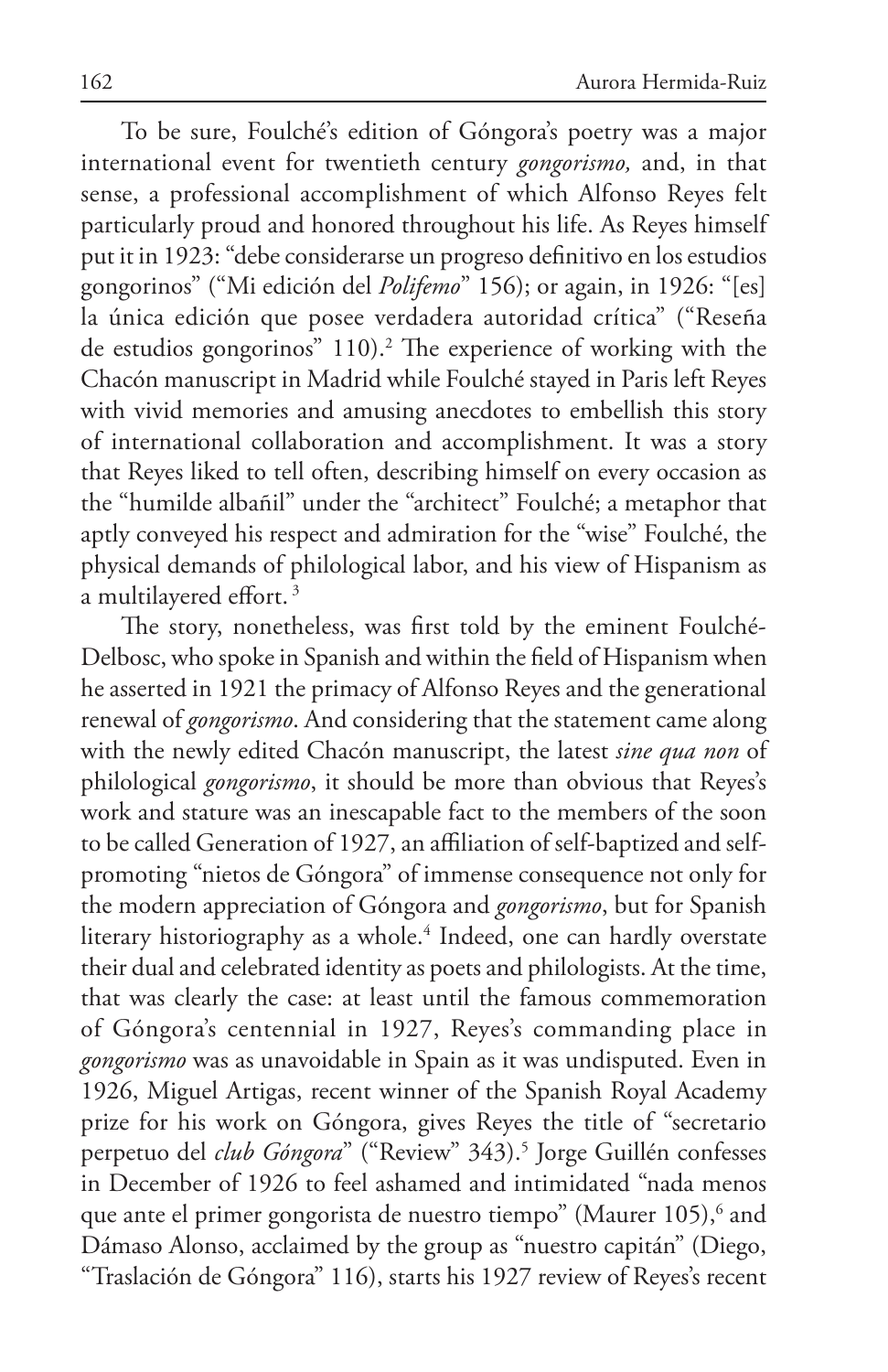work as *gongorista* by referring to him as "el primero que se ha acercado a Góngora con ciencia y ecuánime comprensión" ("Dos trabajos gongorinos de Alfonso Reyes" 718), and concludes by recalling *verbatim* the exact title given by Foulché-Delbosc: "primer gongorista de las nuevas generaciones" (724). This and similar epithets circulated widely in the Spanish cultural scene of the 1920's, especially in Madrid, Reyes's own city of residence during a particularly intense and prolific decade as *primer gongorista* (1914-1924), and the site where the strategic plans to commemorate Góngora's anniversary would famously be drawn up in the Spring of 1926 during one of the informal café gatherings so typical of the cultural life of the city:

> Mes de abril de 1926. Una improvisada y amistosa tertulia pone sobre la mesa de un café el tema del Centenario de Góngora. Hay que hacer algo. Y tenemos que hacerlo nosotros. (Gerardo Diego, "Crónica del Centenario" n. pag.)<sup>7</sup>

And yet, the very exclusive club that the Generation of 1927 became––the famous "Sociedad Limitada" (Lara Garrido, "Adiós al Góngora del 27" 322)––never recognized Reyes as one of its full members, let alone as its leader. In fact, when the issue of Reyes's membership in Góngora's club was approached, it was argued over and nearly disqualified for reasons that had nothing to do with Reyes's views on Góngora or any anticipated conflict of interpretation. In the original list of possible contributors to Góngora's commemoration, Gerardo Diego included Alfonso Reyes against the advice of Dámaso Alonso who, considering the inclusion of the Mexican highly inconvenient and ultimately self-defeating, emphatically stated: "*Creo que se debe prescindir de él desde luego*" (Morelli 45; Alonso's emphasis).8 As Diego explained in his "Crónica del centenario de Góngora," "se convino en limitarse a artistas españoles y –espiritualmente– jóvenes" (n. pag.). In a letter addressed to Reyes, Diego further explains the "magnífico plan... aclamado por todo el grupo," and the exceptional character surrounding the final gesture of inclusion:

> El centenario *nuestro* tiene el carácter de ser un homenaje de artistas jóvenes (la generación de 1920 ó "de los señoritos" ¡no fuera malo!) españoles. De los cuadernos de Góngora se encargan, de cinco de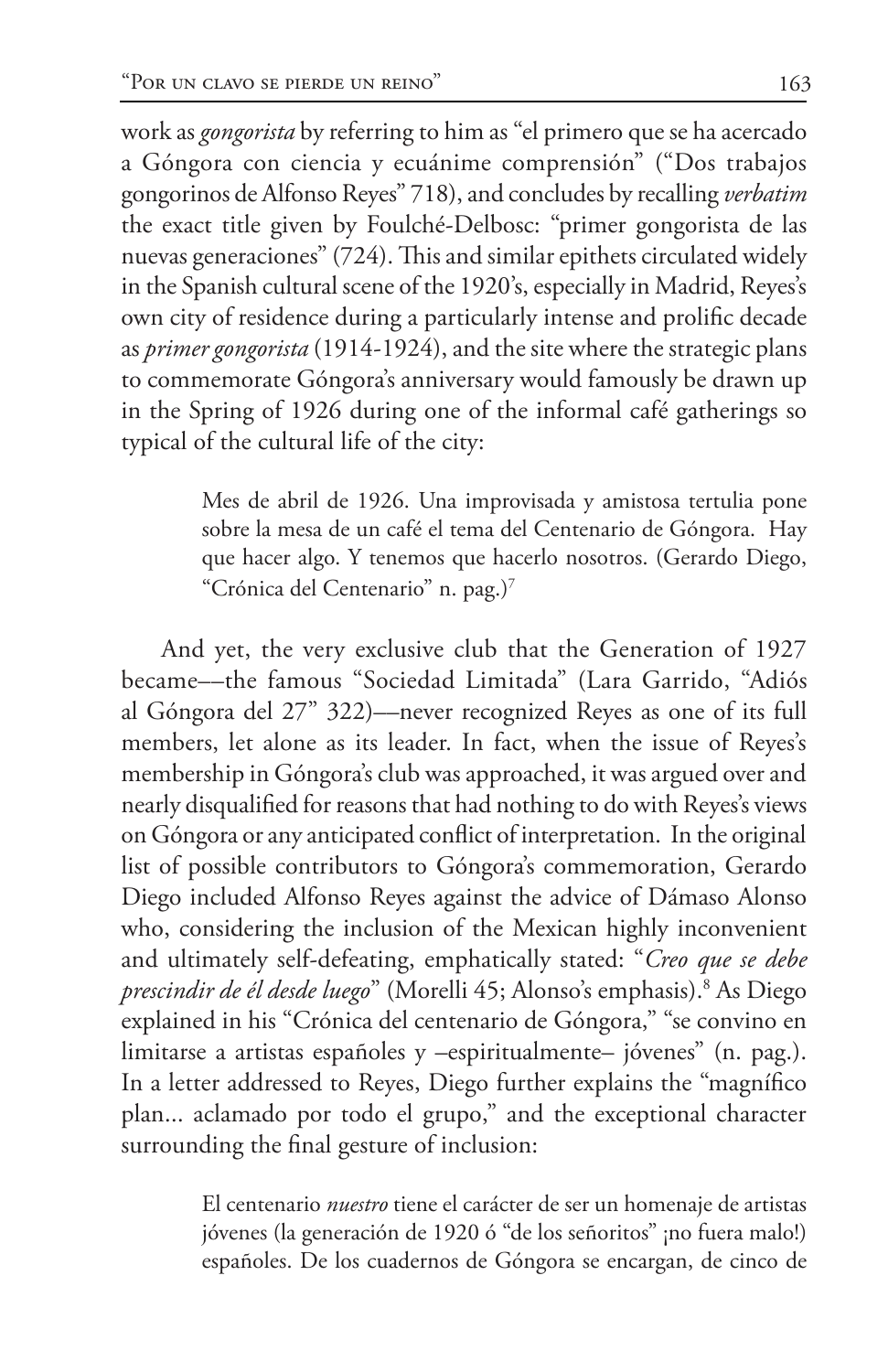ellos, Salinas, Guillén, Dámaso, Cossío y Artigas. Falta 1 que debe ser Vd. Con Artigas y usted se hacen dos excepciones [:] a lo de artistas con el erudito y a lo de españoles –aunque tan "honoris causa"– con el mexicano. Pero ambas, tan honrosas y útiles para nosotros, las ha acordado la asamblea por unanimidad. (Morelli 119; my emphasis)<sup>9</sup>

If the original caveat of Reyes's inclusion may seem ultimately resolved, the aside pairing him with Miguel Artigas and the subsequent *distributio laboris* leaves no doubt, in my opinion, as to their new form of marginality: neither Reyes nor Artigas would be assigned to work on any of the major poems ultimately responsible for Góngora's reputation. Alonso took possession of the *Soledades*, while Guillén and Salinas chose, respectively, the *Octavas* (*Panegírico* and *Polifemo*) and the *Sonnets*, which, in the end, neither of them produced.<sup>10</sup> Given very little choice by Gerardo Diego "entre las *Letrillas* o *Canciones-Décimas-Varia*," Reyes, in turn, accepted a commitment to produce a new edition of Góngora's *Letrillas*, which he also left unfulfilled. As it happened, Artigas did just the same with his own share of secondary poems, which he half-jokingly renamed *Canciones, Décimas y desperdicios* (Morelli 178).11 As is well known, Diego's *Antología Poética en honor de Góngora desde Lope de Vega a Rubén Darío* was the only homage, out of the six originally planned, to appear in 1927. Out of the six new editions of Góngora's poetry, only two materialized in the end: *Soledades de Góngora* by Dámaso Alonso, and *Romances de Góngora* by José María de Cossío (Soria Olmedo, "Presentación," 17). After all the fanfare, this output was so meager that Diego himself made light of it in his "Crónica": "Los 4 tomos restantes de poesías de Góngora estarán impresos –dado el escrúpulo y el pudor de Guillén y Salinas, de Reyes y Artigas– para el IV Centenario de don Luis, en el año 2027" (n. pag.).

As far as we can tell, Reyes did not show much enthusiasm for working on the *Letrillas*, which he turned in "con cuentagotas," as Diego put it to Guillén (Morelli 32), missing several deadlines, and ultimately, without producing even the brief prologue Diego was willing to accept from any of the procrastinators by September of 1927:

> ¿Y las Letrillas? He recibido en sucesivos envíos hasta *Oh qué vimo, Mangalena* (1619). Es urgente que me mande Vd. el resto y el prólogo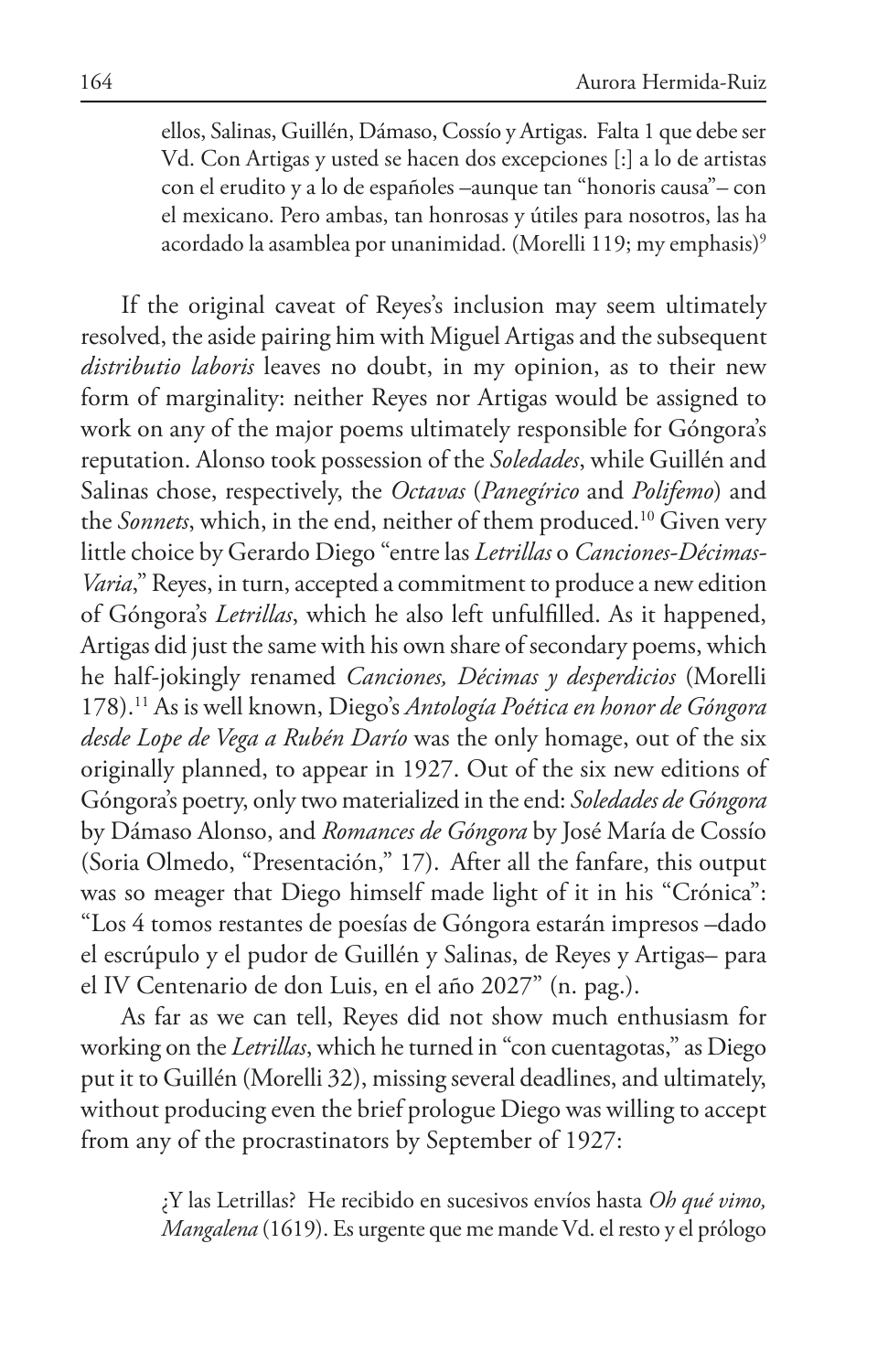que puede ser todo lo breve –o lo largo– que Vd. quiera. Ya había visto el de Cossío que no puede ser más discreto. (Morelli 139) 12

Instead, what Reyes worked on and did in fact publish just in time for the 1927 celebration was *Cuestiones gongorinas*, acclaimed by Azorín as the "vademécum de todo gongorista":13 a collection, published in Madrid by Espasa Calpe, of all the articles on Góngora written during his years living in the city. Reyes, in other words, had enough material on the poet to fill an entire book well before the members of the Generation could produce a single edition. This was clearly a fully independent act of commemoration, strategically located, as it were, inside Spain but outside "nuestro Góngora" or "nuestro centenario."14 Regarding the question of *gongorismo*, *Cuestiones gongorinas* resolves the issue of expertise and inclusion for Reyes as much as for Miguel Artigas:

> Hace tiempo que pensaba reunir estos trabajos y el próximo aniversario de Góngora (muerto el 23 de mayo de 1627) me anima al fin a realizar el proyecto .... Sé que las apreciaciones literarias que hay en este volumen van como ahogadas por el fárrago erudito; pero no he querido hacer un libro ameno (tiempo habrá para todo), sino un libro documental .... Todos estos trabajos son anteriores a la obra fundamental de Miguel Artigas, *Don Luis de Góngora y Argote, biografía y estudio crítico*, que ha venido a refundir cuanto se había escrito sobre la materia, añadiendo copiosos descubrimientos eruditos. (11)

The timing of *Cuestiones gongorinas*––as well as its proud display of academic rigor and Spanish pedigree––has yet to be addressed as Reyes's reaction to the Generation of 1927's misgivings. A major part of the problem is that the impulse to distance or subordinate Reyes has been reproduced even among the most knowledgeable critics. An expert on Reyes like Robert Conn, for example, anachronistically places his *gongorismo* in the 1920's as resulting from his embrace of Dámaso Alonso's not yet formulated school of stylistics (29).<sup>15</sup> And Soria Olmedo, to give another telling example, makes the mistake of situating in Paris the work on Góngora that Reyes wrote and published in Madrid: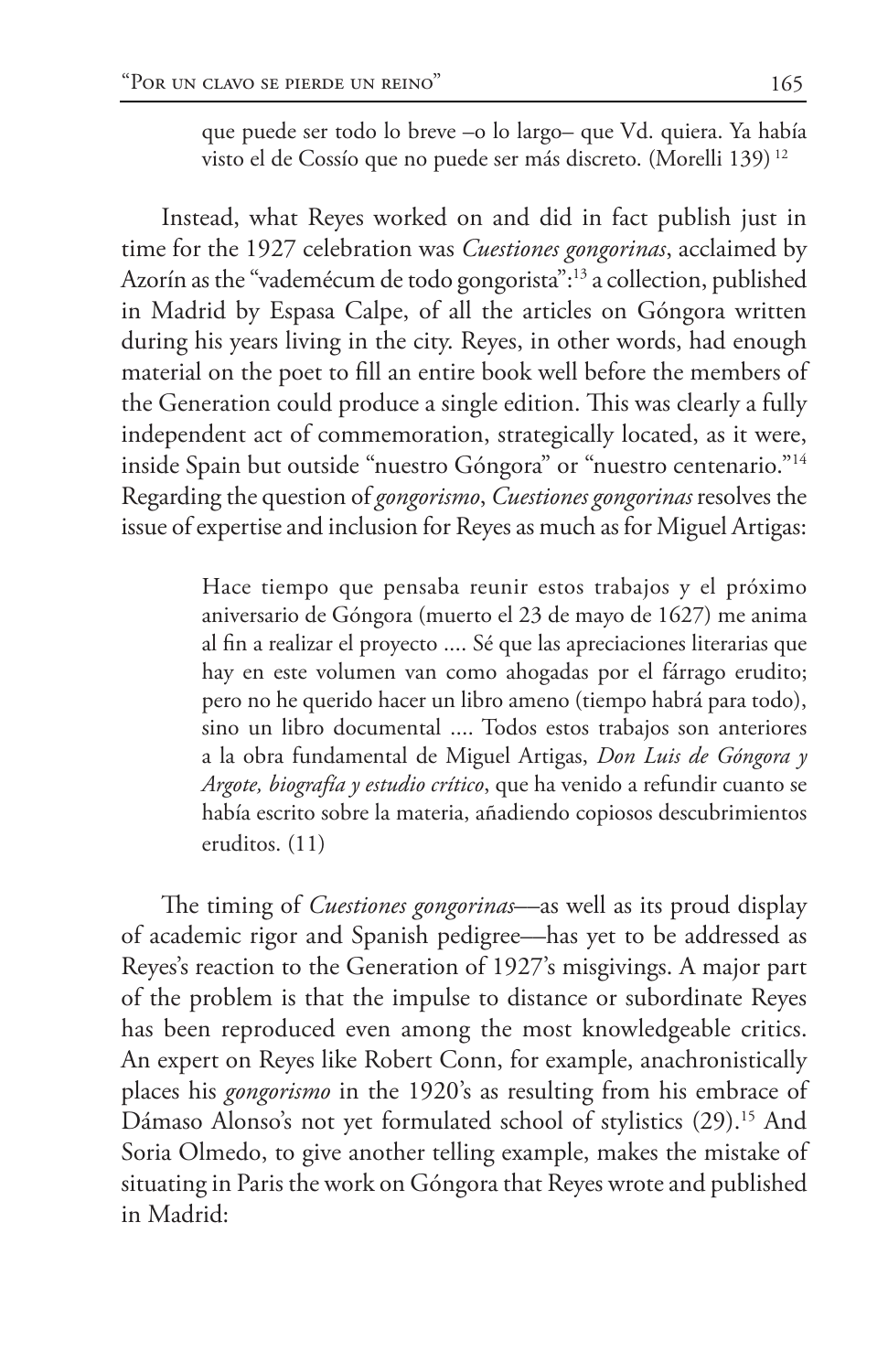En paralelo avanzaba la erudición y el gusto de Alfonso Reyes, el diplomático y poeta mejicano, que antes de trasladarse a Madrid escribió en París, entre 1915 y 1925, una serie de ensayos luego reunidos en *Cuestiones gongorinas* de 1927. ("Góngora 1627-1927" 35-36)16

If we consider that Reyes, unlike Artigas, shared with most members of the "Góngora F. C. (Góngora Football Club)" their most relevant identity trait of being poet-professors, the debate over Reyes's membership in the club appears to be rather contradictory.17 How could Alfonso Reyes be excluded from the *sancta sanctorum* of *gongorismo*? Why was *gongorismo* turned into such a Spanish national affair by the Generation of 1927? And why has Góngora's celebration in 1927 turned out to be, more than a *non-sequitur* for Alfonso Reyes, the occasion of the Mexican writer's near disappearance from our view of *gongorismo* in contemporary Spain?

The displacement of Alfonso Reyes to the periphery of "nuestro centenario" highlights some of the major questions concerning the Generation of 1927 and its impact on the modern appreciation of Góngora and the definition of *gongorismo*. Considering that Rubén Darío was widely perceived to be the origin of the modern cult of Góngora in Spanish, the stature of Alfonso Reyes as "primer gongorista de las nuevas generaciones" meant a new form of primacy that clearly pointed to the dominance of Latin America in the narrative of contemporary poetics. Thanks to Foulché, who had carefully made his own discovery of the Chacón manuscript coincide with the inaugural year of 1900, Reyes was widely heralded as leader of a new wave, the avant-garde of *gongorismo*, just as Rubén Darío before him was seen as leader of its first wave. As Miguel Artigas tells us: "En Rubén y por Rubén comenzó la adoración de los poetas modernos españoles por el viejo y denigrado Góngora" (*Góngora y el gongorismo* 6-7).18 I would like, then, to explore the anxiety that the Latin American origin of *gongorismo* caused in Spain in both its poetic and philological dimensions. I consider it key for understanding the highly opportunistic, theatrical and ephemeral battle for Góngora orchestrated in 1927 by the socalled Generation. Moreover, it provides a different angle from which to approach the ongoing polemics about its arbitrary membership, its contrived identity, or the most uncomfortable issues concerning the depth, originality and commitment of its *gongorismo*. 19 I want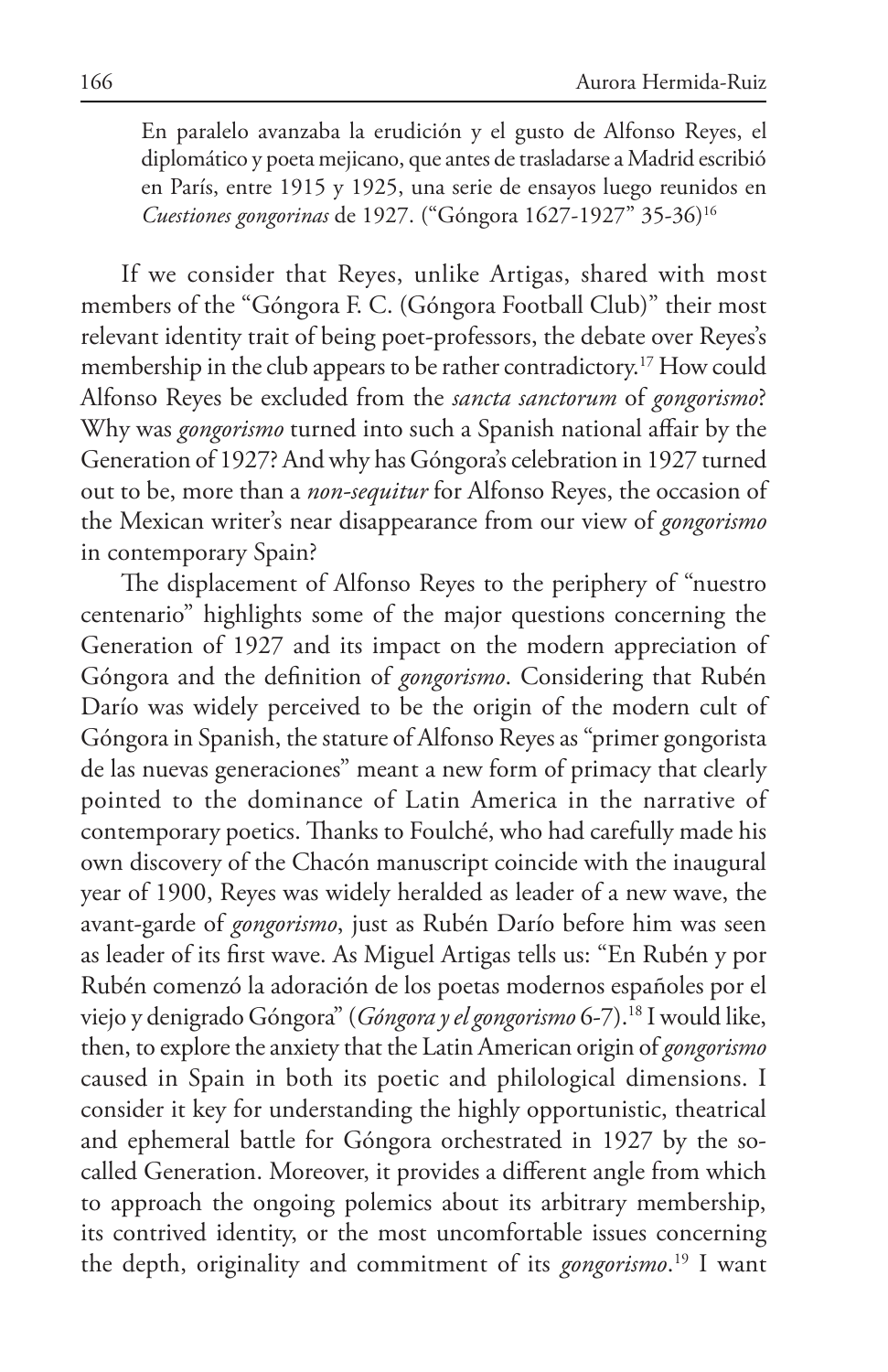to show that the attempt to turn Góngora's commemoration into "nuestro centenario" was a reactionary intervention in literary history born of sheer nationalist pride, which achieved, on the one hand, the normalization of Góngora as a viable icon of Spanish national identity and, on the other, the appropriation of Modernism within the native legacy of *gongorismo.*To do this, we need to go back to the beginning.

#### *Reyes and Góngora before 1927. Mexico-Paris (1910-13)*

Escaping from the revolutionary turmoil of his native Mexico, Alfonso Reyes arrived in Paris in 1913 and immediately approached Raymond Foulché-Delbosc. Their relationship was so absorbing for Reyes that his friend Pedro Henríquez Ureña had to frequently scold him for forgetting that he was, after all, in twentieth century Paris, the very heart of European modernity, and not in the dusty Spanish library of Foulché-Delbosc.<sup>20</sup> But meeting and working with Foulché was no accident of history and exile; on the contrary, it was a result of Reyes's already proven devotion to classical Hispanic literature. It was also the beginning of a dream that could only be realized, perhaps, in his condition of expatriate: the dream of dedicating *trabajos y días*  only to literature. This in fact happened very soon thereafter in 1914, when his diplomatic post in Paris vanished at the beginning of the Great War and Reyes, still unwilling to return to Mexico, decided to leave for Madrid. Nor was Reyes's commitment to Góngora the result of a first-hand fascination with Europe, Foulché-Delbosc, or the Chacón manuscript. Included in his "Correspondencia entre Raymond Foulché-Delbosc y Alfonso Reyes" is a postcard dated October 12, 1911, in which the French hispanist acknowledges receipt of *Cuestiones estéticas*, an eclectic collection of essays on the aesthetic transcendence of the classical, humanist tradition. Among them is the article "Sobre la estética de Góngora," Reyes's first venture into Hispanism and, undoubtedly, a major impetus for their mutual admiration and future collaboration.21 By 1913, just before their first meeting in Paris, Foulché could address Reyes as a fellow *gongorista* and a read and admired author: "… et j'aurais plaisir à vous remercier de vive voix et à vous féliciter d'être l'auteur des *Cuestiones estéticas* que j'ai lue naguère avec le plu vif intérêt" (46).<sup>22</sup>

*Cuestiones estéticas* is Alfonso Reyes's first published book, and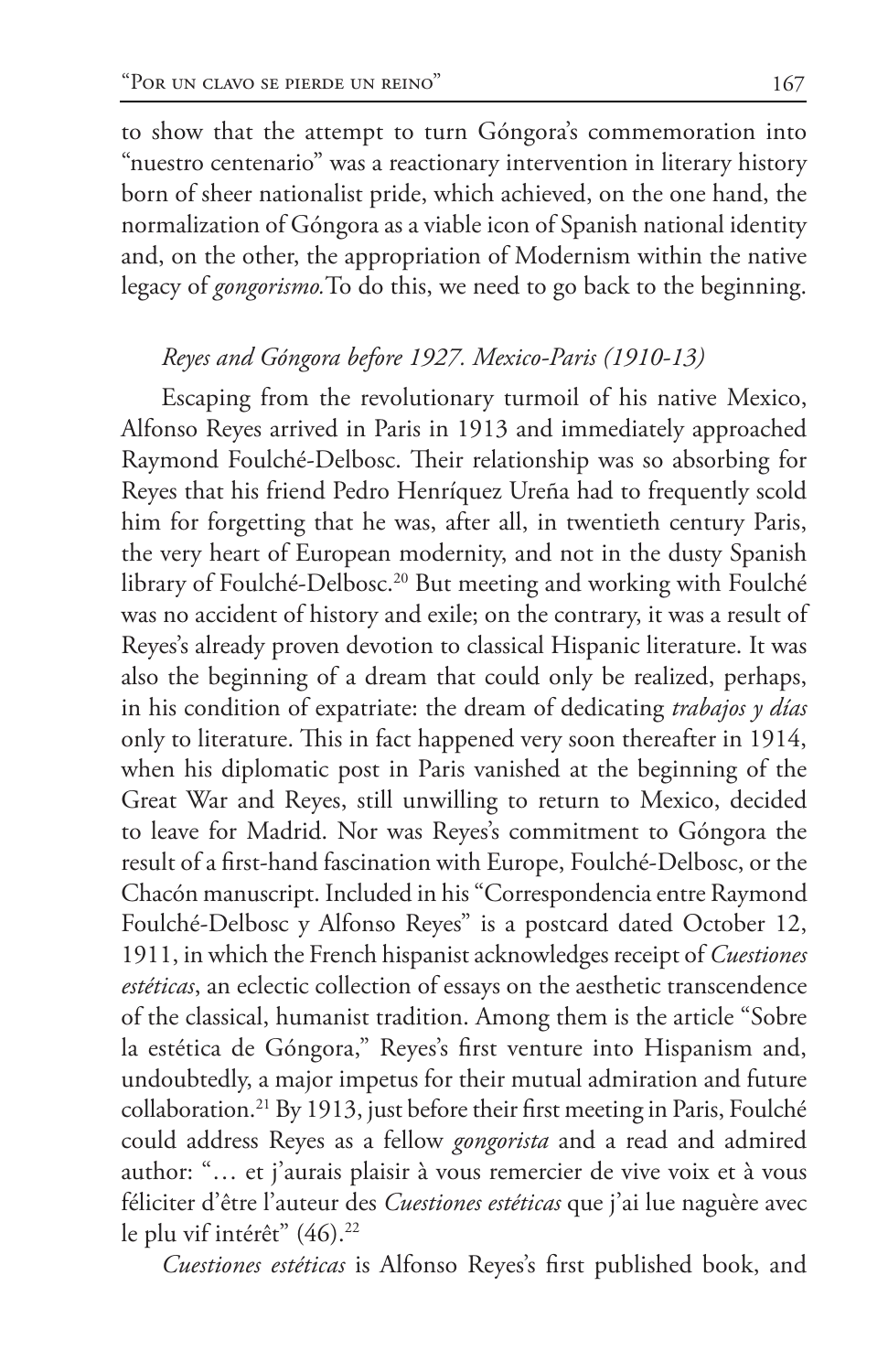according to the friendly prologue by Francisco García Calderón, his first attempt as "paladín del 'arielismo' en América," which he defines as "el ideal español, la armonía griega, el legado latino, en un país amenazado por turbias plutocracias" (12). "Sobre la estética de Góngora" was originally a paper delivered at the center of Mexican *arielismo*, the *Ateneo de la Juventud de México*, in January of 1910, a momentous year in Mexican history, marking both the centenary of Mexican independence from Spain and the beginning of the Revolution. Under the circumstances, Reyes's aesthetic interest in Góngora needs to be read in the context of "a stage of feverish nationalist affirmation that tended toward the telluric and autochthonous cultural roots" (Oviedo 383). Góngora, a major representative of the Spanish colonial past, had been a hot topic of identity politics since independence for conservative and liberal thinkers alike, having been particularly desecrated by the latter as the ür-representative of Spanish colonial decrepitude.<sup>23</sup> With a century-long tradition of post-colonial thought, Góngora's iconic value was a Mexican staple, and one not necessarily devoid of a positive reading, as was the case in Spain. By 1910, thanks to the French Symbolists and to Rubén Darío in particular, Góngora had also become a direct link to European modernity: an icon that Reyes would use for all its worth in opposition to the current vogue of folkloric Mexicanism.

"Sobre la estética de Góngora" starts by questioning the long established critical tradition of explaining Góngora in negative terms, and sets out to do exactly the opposite: "reivindicar el mérito positivo de tantos incomparables versos que debemos al cordobés" (61). Reyes's prose is rich in images and deserves ample quotation:

> ... el verdadero deber crítico exige ya urgentes rectificaciones. Pues todo aquel hacinamiento de errores que la rutina ha amontonado sobre Góngora parece quiste incrustado en un organismo vivo; parece un islote que se cristalizase en el mismo corazón del mar y se mantuviera contra la fluidez de las olas por no sé cual milagro de resistencia. (61)

To vindicate Góngora, Reyes starts by using the unlikely authority of Menéndez Pelayo, "príncipe de la crítica española" (63)––not for his proverbial intolerance of Góngora (which Reyes does not even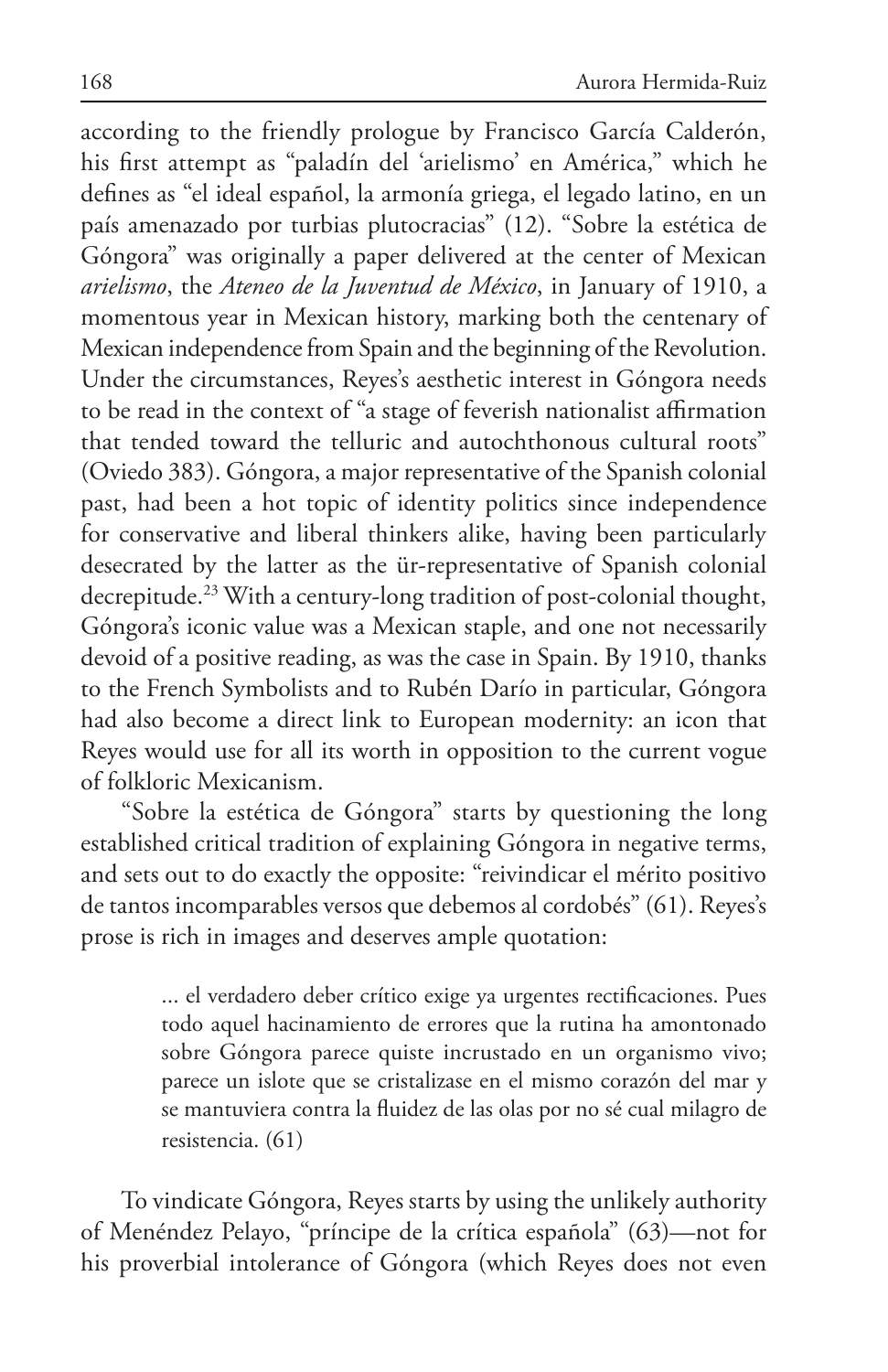mention), but for his dismissal of any social, historical or religious criteria to explain the aesthetic phenomenon. The immediate result of this move is the rejection of both *culteranismo* and *conceptismo* as symptoms of an artistic decadence exclusive to Spain: "porque la historia nos enseña––concludes Menéndez Pelayo in the quote chosen by Reyes––que semejantes vicios artísticos no fueron peculiares de España, sino que un poco antes o un poco después, y en algunas partes al mismo tiempo, hicieron pródiga ostentación de sus venenosas flores en todas las literaturas de Europa" (65). Having established these pan-European origins, Reyes proceeds to trace the positive and defining qualities of Góngora's lyricism in all kinds of verses, from the most simple or popular to the most representative of his *culteranismo*:

> ... en estos primeros versos ya luce lo único que había de ser su cualidad perdurable –la elegancia, la pureza artística, el anhelo de aristocrática perfección, que hacen de cada uno de sus versos, aislados, maravillas de belleza en tantas ocasiones, y de donde había de surgir para los poetas españoles todo deseo de perfección aristocrática y todo odio a los lugares comunes... (70-1).

Reyes lines up verses from different *romances* and *letrillas* and insists: "De muy atrás se venían ya revelando las cualidades definitivas de Góngora" (75). Timidly but surely, Reyes was confronting the chronological division of Góngora's poetry years before the Chacón manuscript could be used as the ultimate evidence to discredit it. Instead of the "two Góngoras" established by tradition and recently exhumed by the French Symbolists in their cult of "le plus grand poéte maudit des lettres espagnoles" (Dehennin 3), Reyes claimed a single, evolving Góngora deeply rooted in the aristocratic tradition of the lyric, and therefore, deeply rooting Hispanic culture within it.<sup>24</sup> For Reyes, in other words, Góngora was a solid classic more than a modern misfit and, metonymically speaking, the same had to be said about contemporary *gongorismo*, and about Latin American culture in general. In this sense, Reyes reasserts the positive and defining legacy of Góngora and *gongorismo* in Latin America––the relevance of its colonial past to its modernist present––while pushing away at the same time that "mental Gallicism" which Juan Valera lamented in Rubén Darío and served no other purpose, in Reyes's mind, than to alienate Latin America from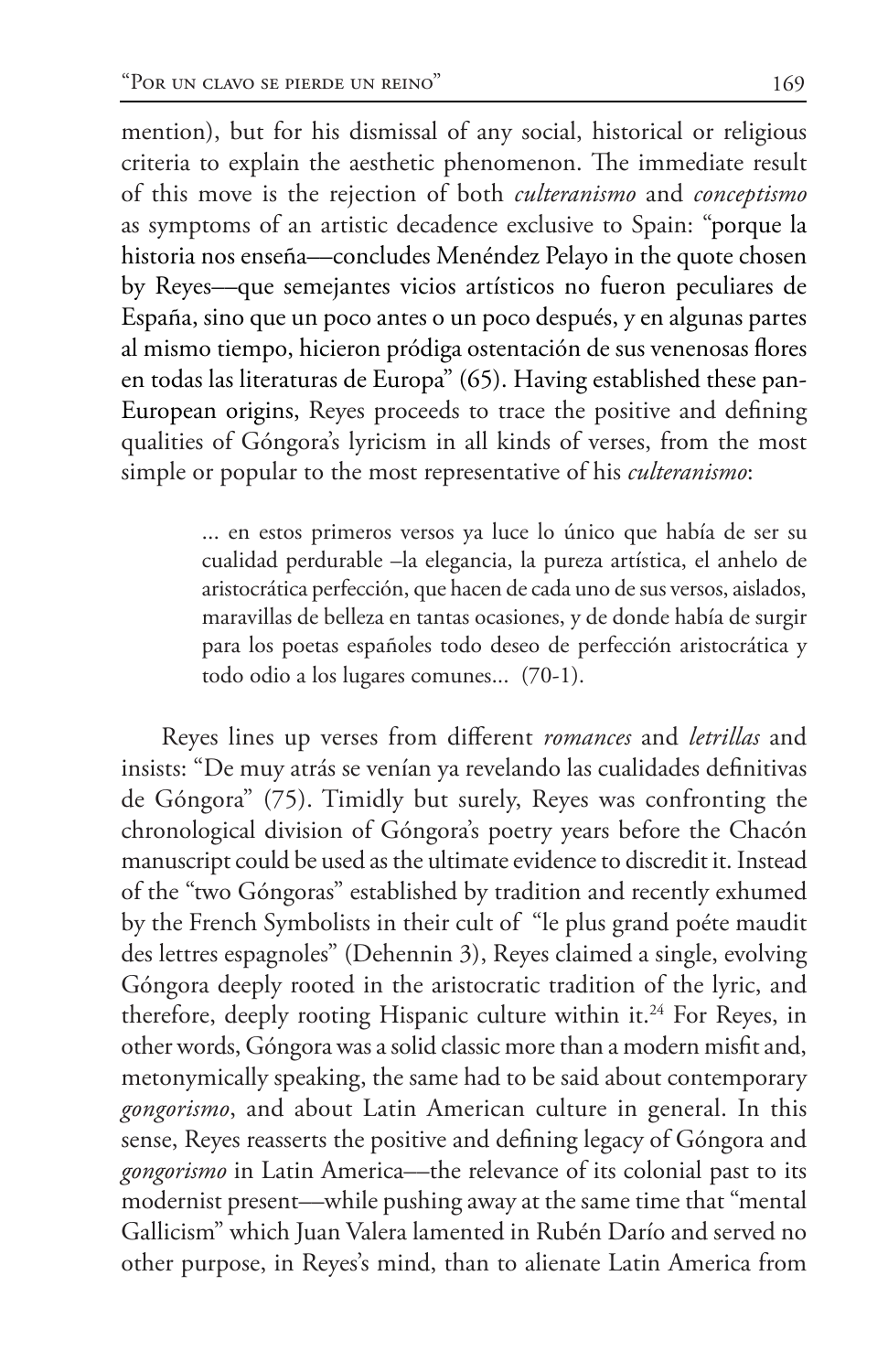any form of tradition and continuity with Spain.25 On this point, Reyes is more clear than ever in a personal letter written in 1932 to Héctor Pérez Martínez, who had made a similar allegation in *El Nacional* to reproach Reyes's interest in Góngora as the same old French snobbery or "evidente falta de vinculación de México" (Enríquez Perea 152):

> ¡Por los dioses! Góngora jamás ha influido en la literatura francesa .... Góngora sólo fue practicado en Francia por los filólogos y eruditos de historia literaria .... Pero nunca Góngora ha llegado a nadie a través de las letras francesas .... En fin: todo esto se lo cuento para conversar con usted sobre asuntos que son de mi afición. Pero no diga que Góngora ha sido influencia francesa en México. Quien sabe si lo contrario sea más verdadero. ¿Sabía usted que yo he sido el albañil de la magna edición de Foulché-Delbosc, y que ésta no hubiera llegado jamás a publicarse si no llego yo a estar en Europa y obligar al sabio editor? (Enríquez Perea 68-70)

#### *Spain (1914-1924)*

Tomás Navarro Tomás, Reyes's friend and colleague at the *Centro de Estudios Históricos*, had these years in mind when he summoned the memory of the late Reyes in two simple epithets: "el comentador de Góngora y admirador de Mallarmé" (335).<sup>26</sup> Perhaps the best way to capture the transcendence of Reyes's gongorism in Madrid is with the revealing testimony of José Bergamín––one of the participants in the famous commemoration of Góngora in Seville—who recalls Reyes's house in Madrid as the very site where Góngora's "sacred name" first stirred his generation:

> Así recuerdo aquel rincón de su casa en la calle Serrano en Madrid, donde se iniciaba la revista *Índice* (con Enrique Díez Canedo y Juan Ramón Jiménez) .... Allí sonó y resonó para mí, con su apocalíptico destello luminoso y sombrío a la vez, el relampagueante nombre sagrado de Góngora, que acogerían como una bandera o banderola, provocativa y llameante, nuestros juveniles afanes literarios. (Valender  $30)^{27}$

In many ways, the fortunes of the journal *Índice* paralleled those of the editing of the Chacón manuscript, with the imposing name of Juan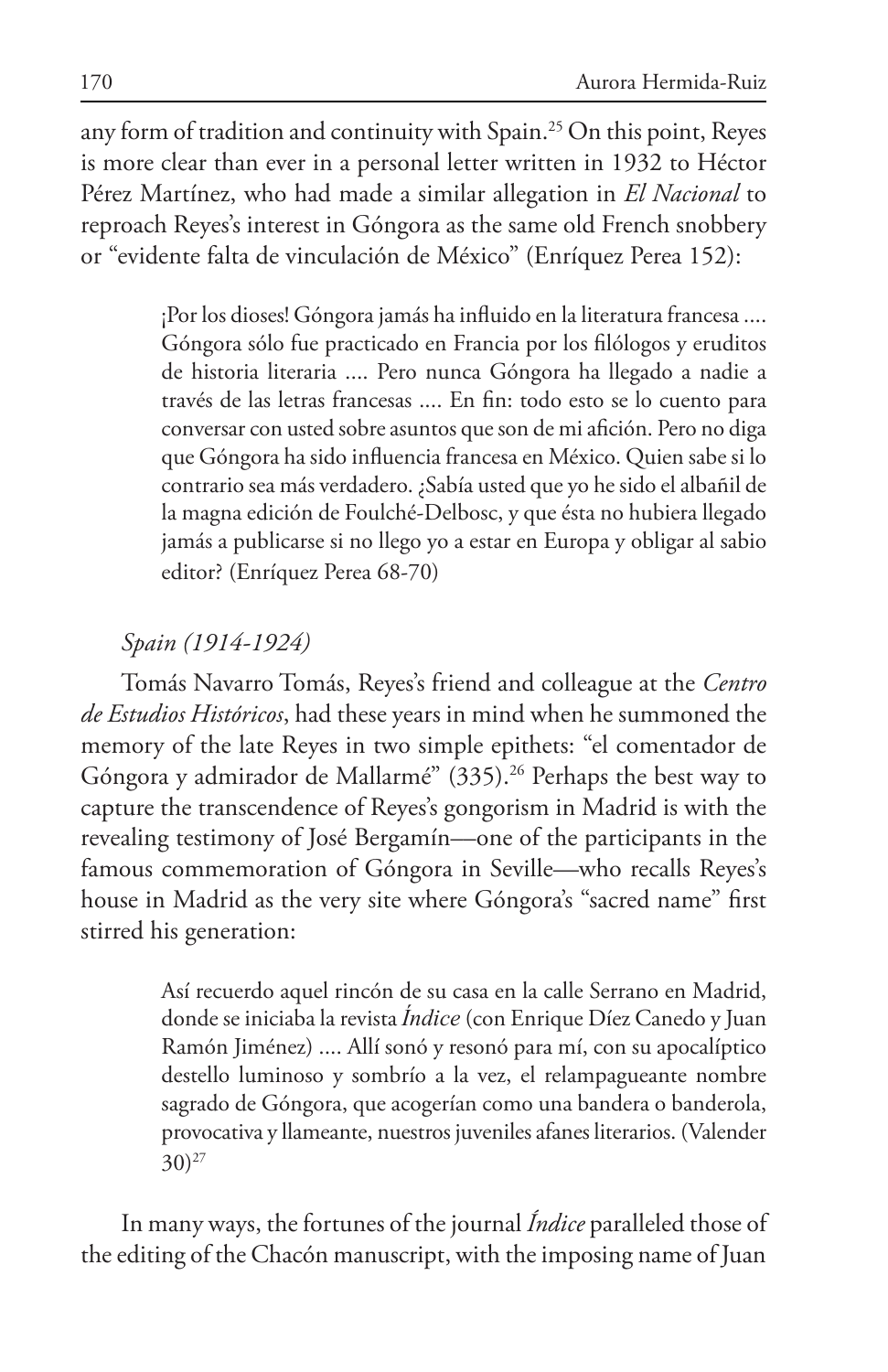Ramón Jiménez replacing that of Raymond Foulché-Delbosc in the insidious effacement of Reyes. Founded in 1921, *Índice* actually began as a successful joint venture, even if Reyes's presence has practically vanished from most expert accounts, which regularly refer to it as "la revista de Juan Ramón" (Soria Olmedo, "Góngora 1627-1927," 35).<sup>28</sup> In fact, *Índice* was more plural and inclusive than we have been led to believe, and this was made unequivocally clear from its opening number:

> Its editors are writers and artists of the most distinct tendencies. Spaniards and Spanish Americans, united only by the common interest of the exaltation of the spirit and by pleasure in beautiful things. (Aponte 130)<sup>29</sup>

Leaving aside this proclamation of transatlantic unity and plurality for the moment, we should point out that *Índice*'s role in the development of the Generation has been considered nothing less than crucial. Thus, just as the commemoration of Góngora in 1927 is said to have given the Generation its identity card, *Índice* is commonly imagined as its birthplace.<sup>30</sup> Indeed, José Bergamín points directly to "la significativa revista *Índice*" to locate the historical appearence of his group of writers (9). As Aponte notes, Federico García Lorca and Jorge Guillén "really began their literary careers in *Índice*"(130). Inasmuch as Juan Ramon Jiménez is deemed a major influence in the development of the group––as its first leading model (Díez de Revenga, *Los poetas del 27* 13), or as a "padre espiritual de todos ellos" (Rogelio Reyes 171)––, so then should Reyes be considered the origin, at the very least, of any interest they would develop in Góngora as a forerunner of avant-garde poetics. Juan Ramón himself made this clear: "Todos los jóvenes me deben algo, pero no ciertamente el gongorismo. ¿De dónde viene concretamente todo esto? .... Alfonso Reyes aquí, Cassou, Valéry Larbaud allá, [eran] los impulsores" ("¿Gongorismo?," 129).

With all these pieces in place, *Índice* certainly offers ample evidence of Reyes's gongorism and its ascendance within the Generation. First of all, it was *Índice* that pioneered, among other things, the inclusion of Golden Age poetry, a practice "que fue seguida puntualmente por todas las publicaciones periódicas relacionables con la generación del 27" (Díez de Revenga, *Los poetas del 27* 15), namely, *Litoral*, *Verso y*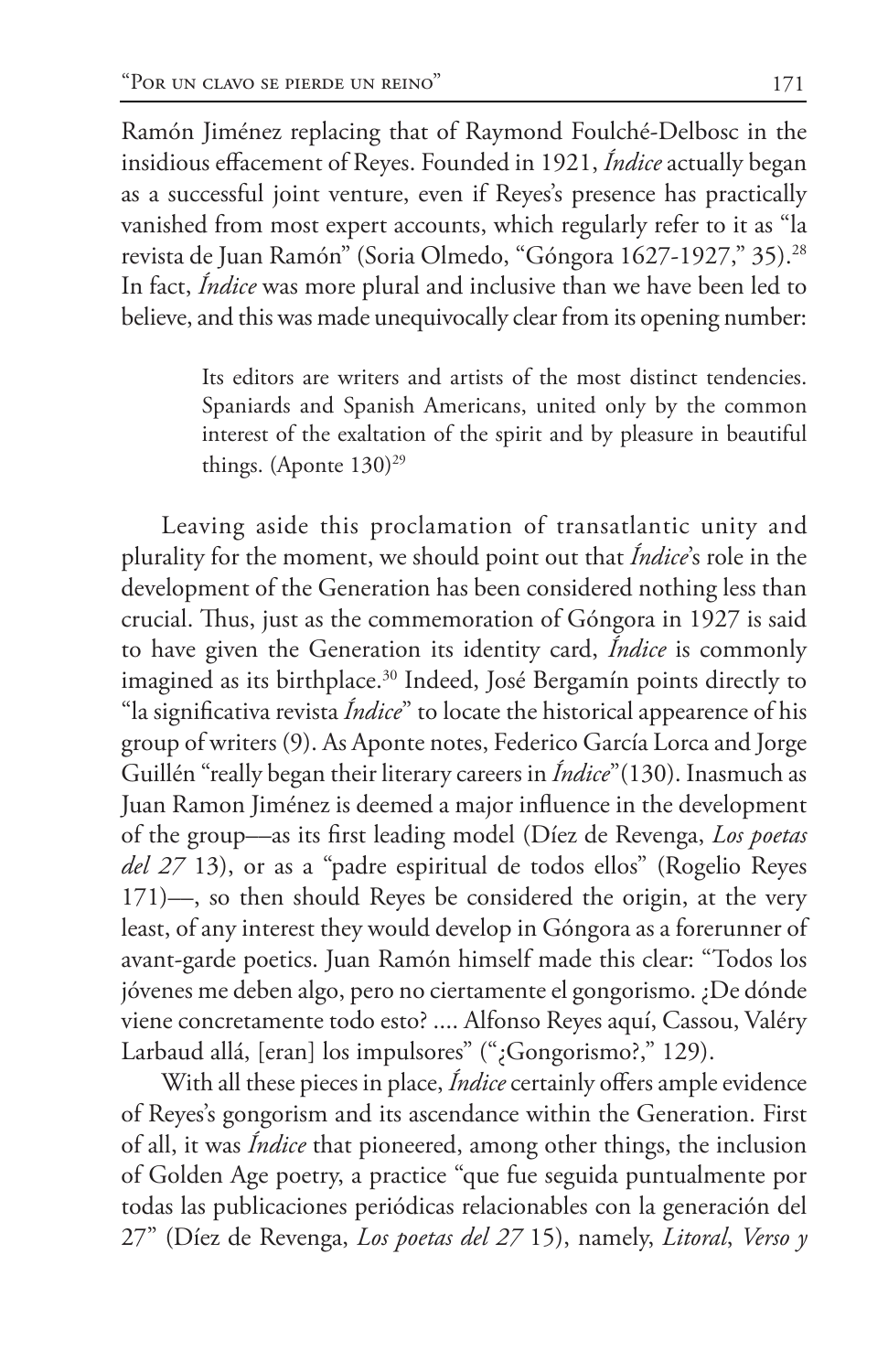*Prosa*, and *Carmen*. 31 Secondly, it was in *Índice*'s first "suplemento humorístico," *La rosa de papel*, where Reyes and Enrique Díez Canedo published in 1921 their most polemic and seminal "burla literaria:" an apocryphal epistolary exchange between Góngora and el Greco. Introduced by Reyes and Díez Canedo as a mock divination of Cubist and Impressionist aesthetics, this piece is particularly noteworthy because it was––much to the authors' amusement––denounced as fraudulent by the critic Julio Cejador y Frauca, who took it seriously.32

*Índice* and its iconoclastic "burlas literarias" "enlivened the cultural life of Madrid" while stimulating debate on the relevance of the canon and the modernity of the Baroque (Aponte 132). It also set an example very closely followed by Gerardo Diego, who gave a similar dual identity to his own poetic magazines: the serious *Carmen* and the irreverent and mischievous *Lola*, its "amiga y suplemento," in whose first two numbers appeared the satiric "Crónica del Centenario." As is well known, Reyes and Díez Canedo were fully responsible for these "burlas literarias;" but not so Juan Ramón Jiménez, who was not exactly known for his light sense of humor or his harmless wit. Their tone of mischief and laughter as much as their success in the ensuing embarrassment of Cejador y Frauca should stand as a source of inspiration for the bizarre program of festivities celebrated on the night of Góngora's anniversary (May 23rd). In fact, the main events of the night were conceived less to honor the poet than to taunt the academic establishment, with Cejador y Frauca figuring prominently.33

Still, the embarrassment caused by the apocryphal exchange between Góngora and el Greco may run deeper as an inspiration for the campaign for Góngora in 1927. According to Reyes and Díez Canedo, the motivation for the fake epistolary was the avid interest in novelty, not of their Spanish readers, but of "Ozenfast, director de 'L'Esprit Nouveau', a moción del poeta chileno Vicente Huidobro" (258). Unfortunately, this possible source of embarrassment has all but disappeared from most accounts, as tends to happen to the agency and wit of Alfonso Reyes:

> ... la apertura de la España finisecular "a los vientos europeos" trae consigo el renovado interés por el Greco y por Góngora. Si ya en 1894 Santiago Rusiñol pasea en procesión un Greco por las calles de Sitges..., en 1921 ambos quedarán asociados como "precursores del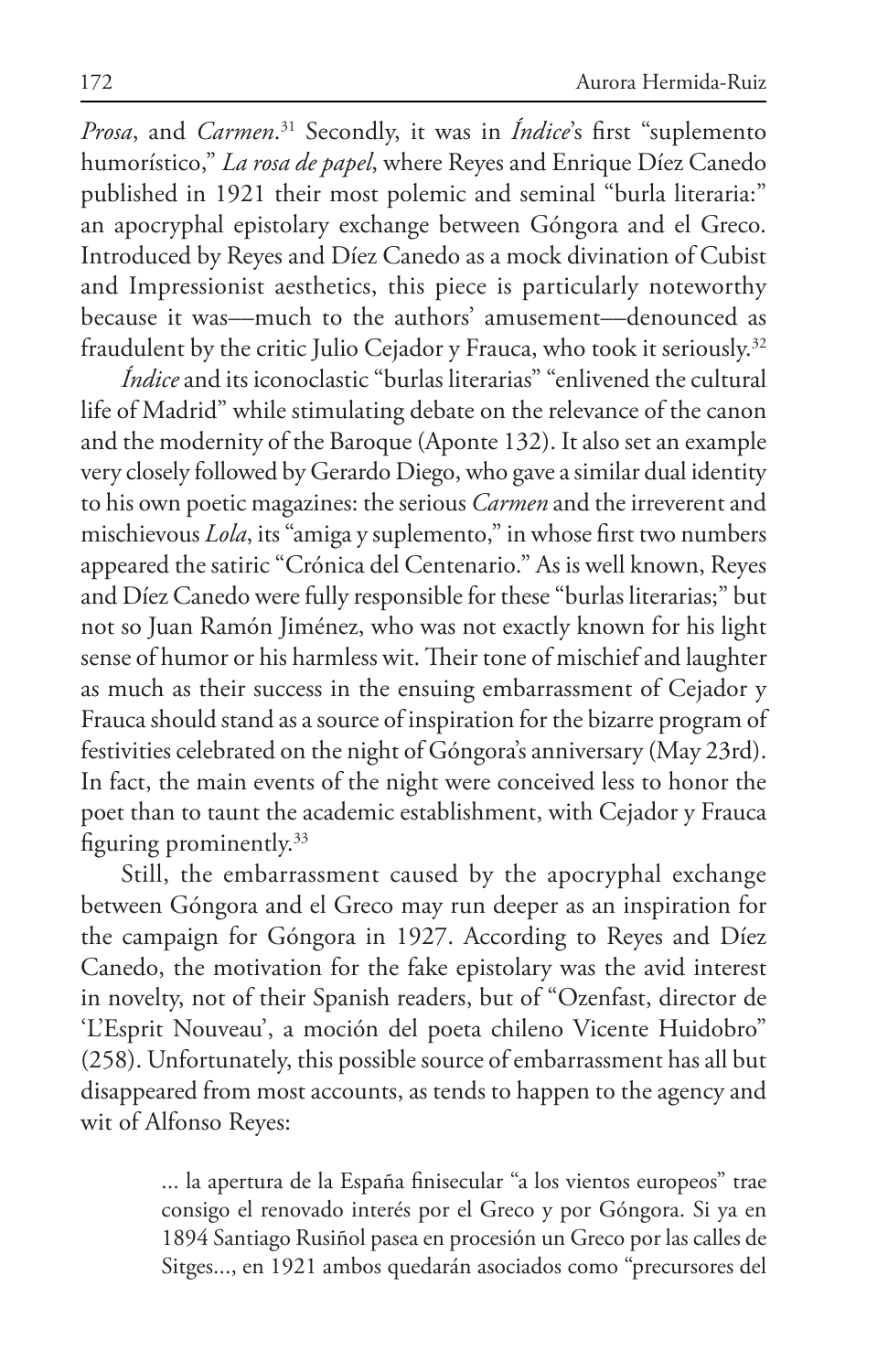cubismo" en las páginas de *Índice*, la revista de Juan Ramón. (Soria Olmedo, "Presentación" 15)<sup>34</sup>

Reyes's effective sense of humor is just one aspect of his influence as *Índice'*s gongorista. In 1923, Reyes published a beautiful new edition of Góngora's *Fábula de Polifemo y Galatea* in the elegant *Biblioteca de Índice*, which he had inaugurated in 1921 with his *Visión de Anáhuac*. This in turn inspired the most serious and professional project of the 1927 celebration: the plan to propagate Góngora's poetry in the six new editions that were to appear in *Revista de Occidente*. 35 The stated goal of Reyes's *Polifemo* was to make Góngora's poetry accesible to the lay public by producing a text fully but invisibly grounded in Foulché-Delbosc's edition and, more generally, in his "autoridad de un gongorista, como crítico de la literatura y de los textos de Góngora" ("Mi edición del *Polifemo,*" 156).<sup>36</sup> As Diego would later put it: "...no se evita recurrir a la ed. F[oulché]. D[elbosc].... La edición crítica con todo el aparato de variantes, notas, índices, etc. quédese para quien deba" (Morelli 53).<sup>37</sup>

Now that Jorge Guillén's doctoral dissertation of 1925, *Notas para una edición comentada de Góngora*, has finally been exhumed, we are in a position to know that Guillén relied explicitly on Reyes's edition of the *Polifemo* (Guillén 23), while appropriating one of Reyes's main ideas without attribution: namely, the call to give more consideration to Góngora's contemporary commentators––like Pellicer or Salcedo Coronel––than to the calligraphist of the Chacón manuscript (Reyes, "Mi edición del *Polifemo*" 156; Guillén 21).<sup>38</sup> This could perhaps explain not only Guillén's unwillingness to publish the dissertation, but also his refusal to share it with Reyes, who had repeatedly requested of Guillén the favor of consulting a copy: "... mi pobre tesis gongorina es tan precaria, tan floja y flaca, tan provisional, tan avergonzante, que no se atreve a presentarse nada menos que ante el primer gongorista de nuestro tiempo" (Maurer 105).<sup>39</sup> Interestingly, when Reyes reprinted "Necesidad de volver a los comentaristas" (1920) in *Cuestiones gongorinas*, he added this footnote: "En vano he procurado del poeta Jorge Guillén que de a la estampa un estudio semejante que –sé yo– tiene acabado de hace algún tiempo" (151).

The originality of Guillén's dissertation, as much as its mysterious disappearance, is a topic that merits a study of its own.<sup>40</sup> For now, I would simply argue that Guillén's "Notas" do little more than exhume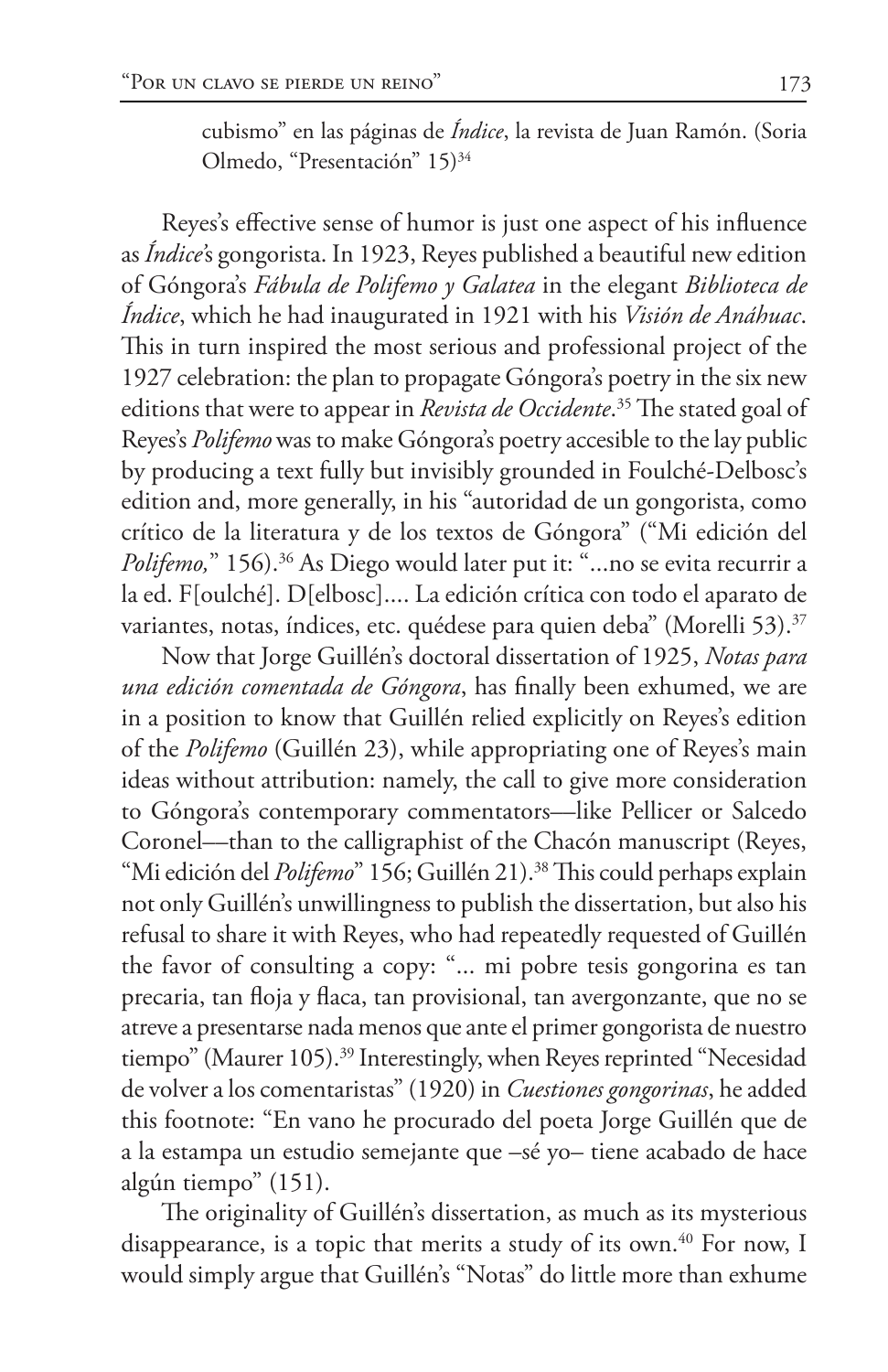for an academic tribunal what Reyes had chosen to keep unseen by the general public. With that, Guillén qualified for an opening at the University of Murcia, gaining both the academic authority that was to be so defining of his poetic generation, as well as the attention and respect of Reyes himself, who already admired him as a poet and repeatedly tried to approach him as a fellow *gongorista* and a fellow editor of the *Polifemo*. 41 For all this, it is uncanny to remember Reyes's assessment of *Índice* in his letter in homage to Juan Ramón Jiménez: "In the year 1921, Juan Ramón and I founded together the magazine *Indice*, the first literary home of some young men, now teachers" (Aponte 151).<sup>42</sup>

#### *Spain 1927*

Considering the trauma of 1898, the perception of decadence, and the widespread calls for reconstruction and regeneration, the appeal of Reyes' approach to Góngora in Spain represents the possibility to retroactively extract the idea of decadence, decline or isolation from the legacy of the Spanish Empire. Since the eighteenth century, Góngora had been considered the exact opposite of the equilibrium and beauty of the Renaissance. He was rather the very symbol of Spanish imperial decadence, the very expression of Spain's difference and abnormality. Menéndez Pelayo highlighted these aspects in his unforgiving assessment of Góngora; and they are the same ones that the French Symbolists exploited in their admiration of the strange and decadent writer. They ultimately also explain why most members of the Generation of 1898 shied away or recanted from an open admiration of the poet in their agonic quest for less afflicted or deprived "señas de identidad." If by an extreme metonymic selection, Góngora was capable of representing the ailments of the Spanish Empire, or, more recently, the decadence of the entire Western civilization, who better than Góngora to exorcize such demons? Reading Góngora, all of Góngora, inside the aristocratic tradition of the Renaissance amounted to undertaking such exorcisms.

To this end, one can hardly overemphasize that the main lines of Reyes's interpretation of Góngora are basically what most experts of the Generation consider to be, in the words of Rogelio Reyes, "la tesis oficial de los del 27 sobre la existencia de un sólo Góngora y su oposición rotunda a esa dicotomía artificial de 'el Góngora bueno y el malo, el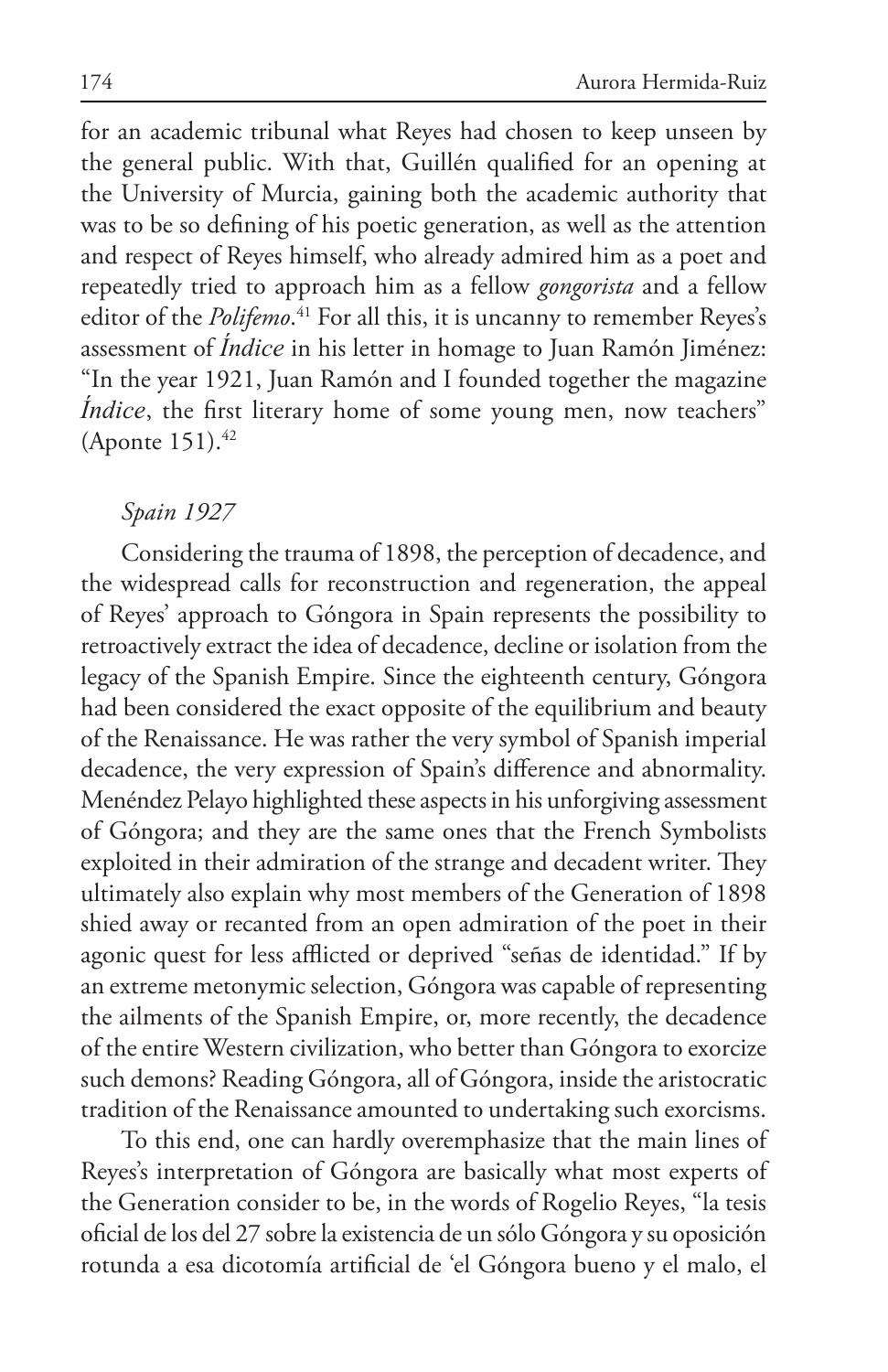claro y el obscuro, el ángel de la luz y el ángel de las tinieblas" (174).<sup>43</sup> Indeed, if we compare Alfonso Reyes's earliest essay on Góngora, "Sobre la estética de Góngora" of 1910, and Dámaso Alonso's first monumental work as *gongorista*, *La lengua poética de Góngora* of 1927, the number of similarities are as numerous as they are relevant: both refute the established notion that the popular vein of Góngora's poetry––the Góngora *castizo*––is less unnatural than his *culteranista* poems and, therefore, more legitimate; both claim Góngora's lyric poetry in its totality as the "exhibit A" of European high culture, and both claim it as a tradition perfectly coherent with their present.

*La lengua poética de Góngora*, awarded no less than the "Premio Nacional de Literatura" in 1927, begins by confronting the critical tradition in a way that, perhaps less poetically, immediately recalls "Sobre la estética de Góngora:"

> Espero... probar la falsedad de la separación tradicional en el arte de Góngora y cómo en el poeta de las obras más "claras" está en potencia el autor de las *Soledades* y el *Polifemo* .... Al ir estudiando por separado cada una de las principales notas distintivas de la poesía gongorina, irá resaltando esta verdad, y nosotros procuraremos ponerla de manifiesto una vez y otra vez... porque cuando un mito literario se ha fosilizado tanto como el presente, todo esfuerzo para destruirlo resulta pequeño. (20)<sup>44</sup>

Like Reyes, Alonso insists on the need to see Góngora's work in its entirety as a positive and not a negative value—"No es defecto, es un valor positivo de la poesía de Góngora" (127)––, and tries to discredit the old division by showing first the unnatural quality of the so-called "first epoque" (25-48). Unlike Reyes, Alonso has the evidence of the Chacón manuscript to assert the lack of any chronological basis for the division. Unlike Reyes as well, Alonso has a strong personal tendency to be categorical, ironic, and confrontational (29; 33; 48; 146). The conclusion to the study is a case in point:

> Nada más normal... que el desarrollo de la lírica de Góngora. Nada más normal que su producción a la zaga del Renacimiento. La misma ley que explica todo su estilo (intensificación y acumulación de elementos propios anteriores) explica también sus relaciones con la lírica renacentista, y así, por lo que respecta al léxico y al uso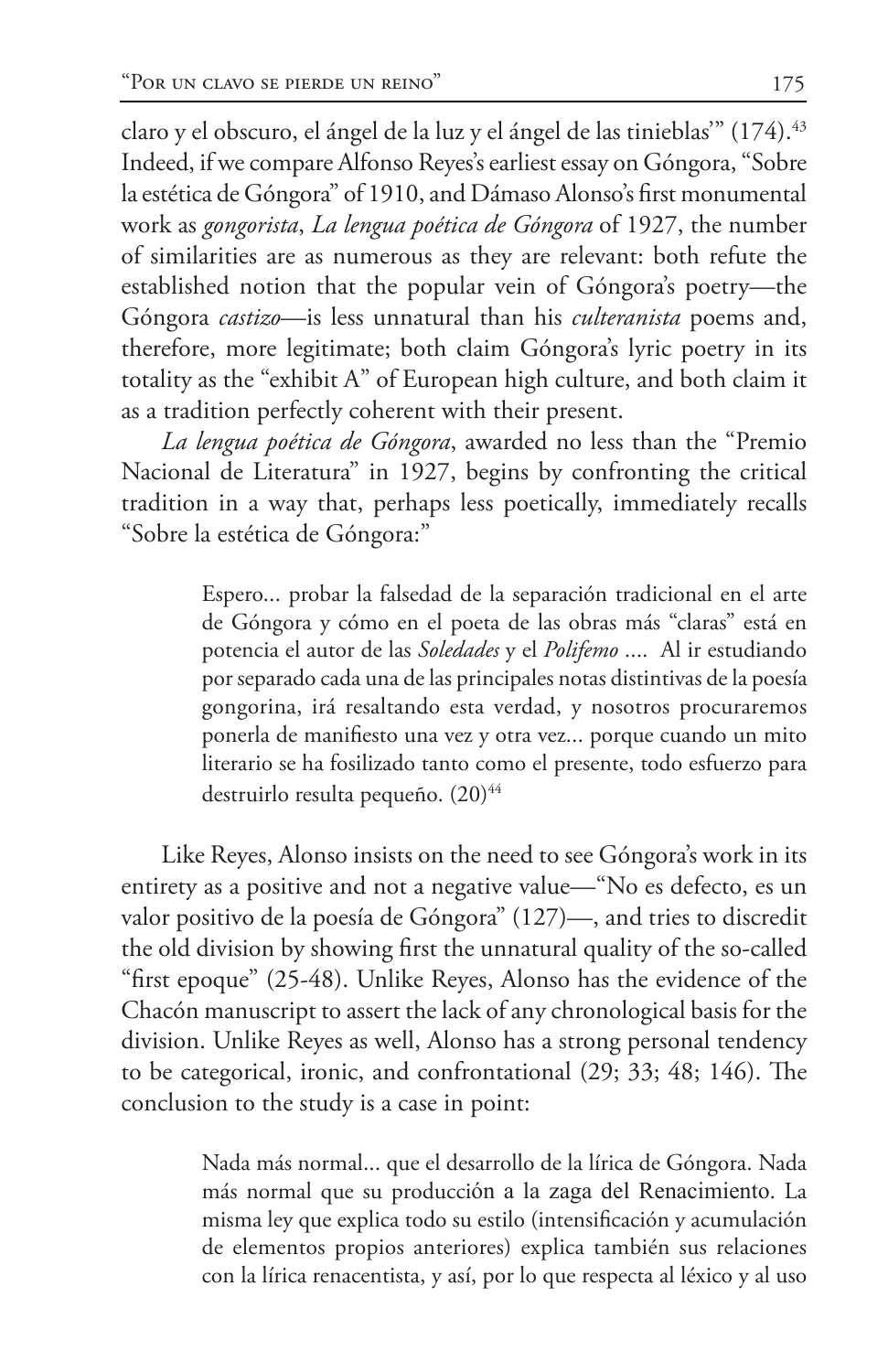sintáctico, podemos ya anunciar… que *el gongorismo es la síntesis y la condensación intensificada de la lírica del Renacimiento,* es decir, *la síntesis española de la tradición poética grecolatina*. (235; Alonso's emphasis)

In other words, "Góngora es profundamente fiel a la tradición del Renacimiento; no es, en este sentido, un innovador" (237). The classical ascendancy and normality of Góngora is a point Alonso repeated often in most of his works from 1927. In his review of Reyes' *Cuestiones gongorinas*, for example, Alonso states: "Góngora, revolucionario, como todo creador de una nueva forma artística, es, por otra parte, el más conservador de nuestros poetas .... Es decir, todo lo contrario de lo que se pensaba (sin motivo) hacia 1900" ("Dos trabajos gongorinos de Alfonso Reyes" 717). In "Escila y Caribdis de la literatura española" we have the same idea in a slightly different phrasing: "Unamos ahora la figura de Góngora a toda la línea de la poesía lírica del Siglo de Oro... y veremos que tenemos un magnífico desarrollo lírico que ocupa todo el siglo XVI y XVII" (248). Contrasting Góngora to Mallarmé, Alonso states: "Góngora es una última evolución de lo clásico; Mallarmé de lo romántico" ("Góngora y la literatura contemporánea" 741). Even in 1928, when Alonso famously recanted in name of the entire group––"Góngora no es nuestro poeta, ni menos *el poeta*" ("Alusión y elusión," 338; Alonso's emphasis), he insisted: "...dentro de la literatura grecolatinizante, nuestra admiración por el autor de las *Soledades* no tiene límites, ni él, en lo técnico, rival" (337). Other members of the Generation repeated the lesson as well, such as Lorca, who in a softer tone stated: "Góngora tuvo una gran cultura clásica y esto le dio fe en sí mismo" (234).<sup>45</sup>

"Por un clavo se pierde un reino" is the way Alonso put it in one of the pieces from 1927, "Escila y Caribdis de la literatura española" (249), referring precisely to the real and multiple consequences that were to come from wielding Góngora's aristocratic and ultraconservative Greco-Latin legacy as a weapon against Spanish difference, Spanish belatedness, Spanish lack, or Spanish folkloric exoticism and local color: 46

> España, dentro del cuadro europeo, es una nación excepcional. Los extranjeros siempre, pero en especial desde que el romanticismo puso de moda lo exótico y lo colorista, han buscado el pintoresquismo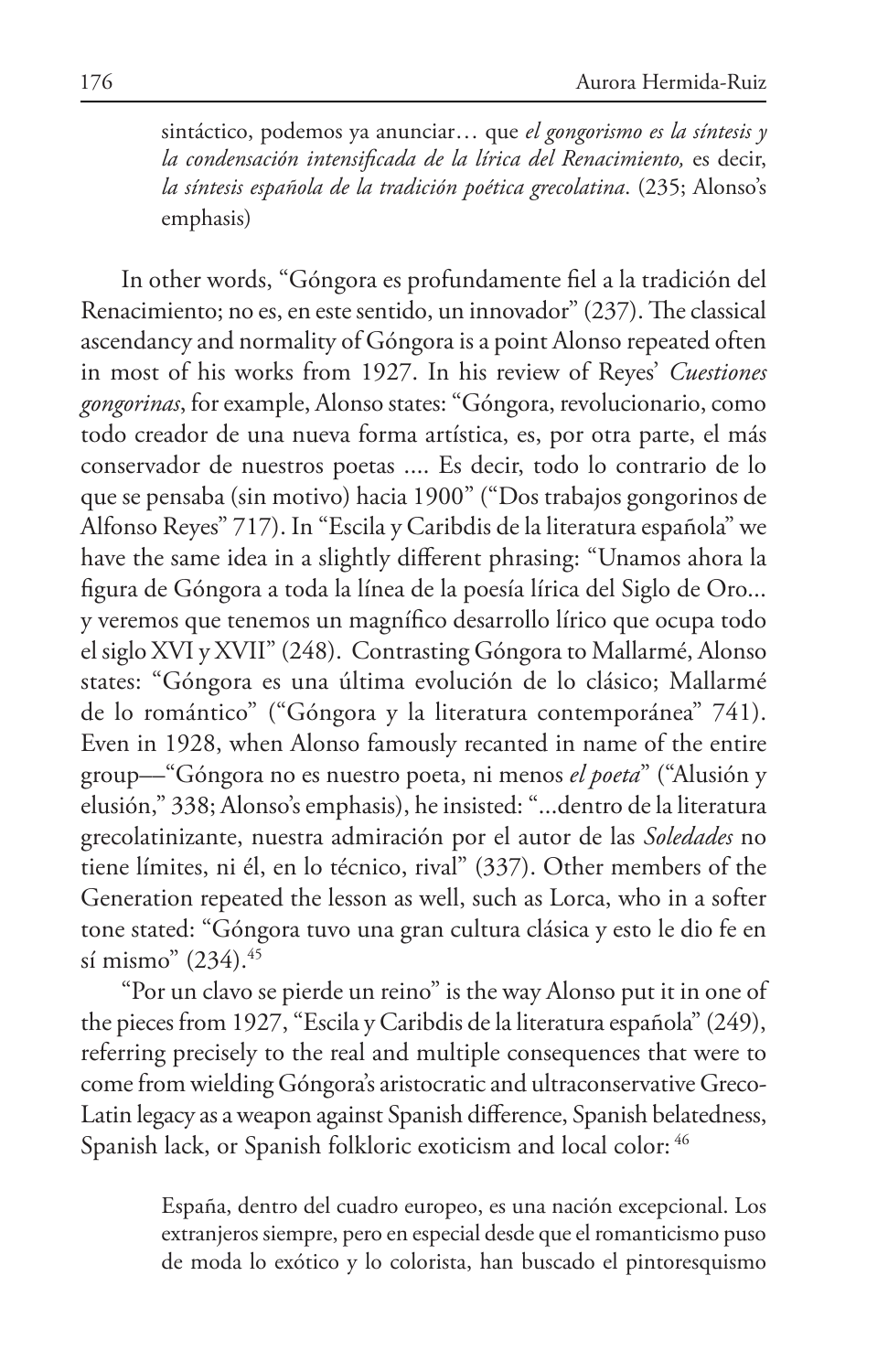español. Y lo pintoresco español no se encontraba (a primera vista) en géneros como la lírica del Siglo de Oro, la cual, por ser de tradición grecolatina produjo obras de tono y tema en general semejantes a las de otras naciones de Europa, especialmente de Italia .... De esta conjunción se han extendido por el mundo ideas absolutamente erróneas, como la de la insignificancia de la lírica española …. La crítica española parece no haberse dado cuenta de que en contra de esta limitación de los valores hispánicos ella debía haber exaltado lo universal y selecto de la literatura de España. Porque el extranjero que se entusiasma con el popularismo español va a buscar lo barbaramente primitivo, reduciendo nuestra literatura a poco más que un arte de indios o de negros. (246)

"Escila y Caribdis de la literatura española" is the talk Alonso gave in Seville, when the famous photograph of the Generation was taken. Interestingly enough, it is a talk whose content is rarely remembered along with the photo or any of the many other brilliant mementos of Góngora's tricentennial.<sup>47</sup> As we can see, Alonso claims the Europeanism of Góngora not only as the rightful legacy of Spain, but as a higher, more select dignity from which to achieve the cleaning and whitening of Spain's cultural identity. Góngora, in other words, belongs to Spain, Spain belongs in Europe, and the ripple effect cannot but be felt on the other side of the Atlantic. Implicitly, Alonso proposes a vindication of Spain's Imperial power; sometimes, explicitly too:

> Hay un imperio español .... A ese imperio español debe corresponder un idioma, un idioma poético, noble, solemne, pomposo, puro .... Y todo el esfuerzo de Góngora será la creación de una lengua poética española imperial y universal" (*La lengua poética de Góngora* 123)

Certainly, if the appreciation of Góngora as a European classic gave the Generation of 1927 the superiority of an imperial aristocratic lineage to display in international circles, the same dynamic was directly applied, as it had to be, to the assessment of Rubén Darío's impact on the present. "Por un clavo se pierde un reino" indeed. Becoming "nietos de Góngora" or direct inheritors of his European legacy meant, among other things, no longer being "hijos de Darío." This is a major intervention in literary history, and its main design was, once again,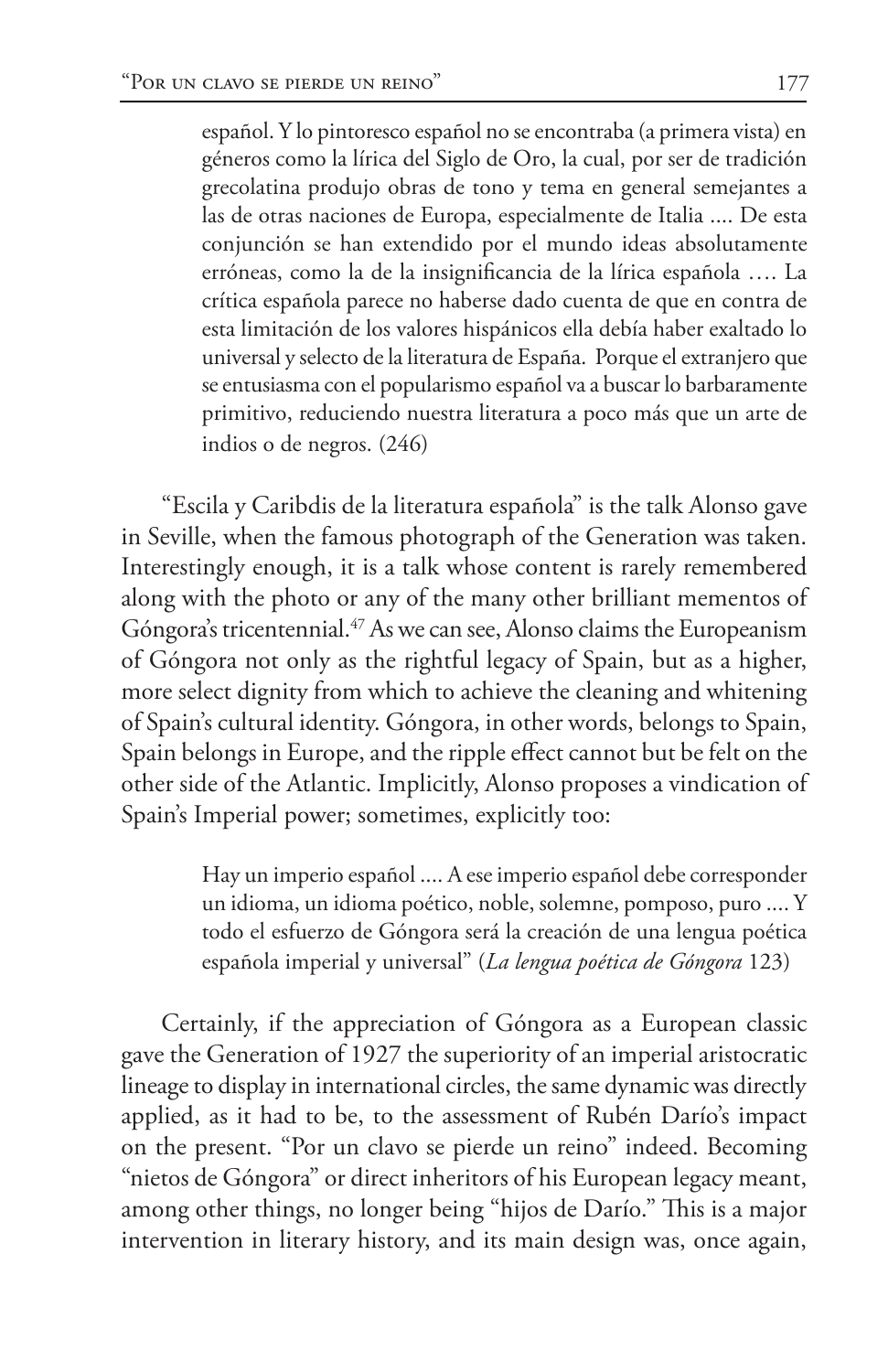advanced by Dámaso Alonso in 1927 in his "Góngora y la literatura contemporánea:"

> Rubén Darío aprendió en los simbolistas la admiración por Góngora y a través de Rubén se difunde por los medios literarios españoles más despiertos del principio de este siglo. Admiración profundamente *snob*, injustificada. Sí, desde luego. Pero la moderna generación literaria, los nuevos que en 1927 celebran el homenaje a Góngora, que son los primeros que… tienen motivos serios, externos, e internos, para poder interpretar y admirar al autor del *Polifemo*, no pueden prescindir de reconocer esta prehistoria del entusiasmo gongorino de nuestros días. (733)

Alonso portrays Darío's gongorismo as a passing fad or a pose mimicking the French poets who did not speak or understand Spanish––all the more unforgivable for a native speaker. For Alonso, the paternity of Darío's *gongorismo* is a myth that only needs a bit of critical dissection to disappear into thin air:

> Porque ¿qué fue el gongorismo de Rubén Darío? Los mitos literarios se forman ante nuestros ojos: tal creo yo que ocurre con éste. Constantemente cuando se habla del poeta de Nicaragua, se cita como precursor a Góngora. ¿Hasta qué punto influyó en Darío? Hay algo en la obra de Rubén que pruebe una lectura detenida, un conocimiento de la técnica gongorina, una admiración profunda del poeta de la *Marcha Triunfal* por el de las *Soledades*? (744)

Of course, after a painstaking search for Góngora's influence in Darío's poetry, he answers "no" to all these questions: Rubén "no revela un gran conocimiento" (748), "la poesía de éste no se parece en nada a la de Góngora" (749), and, Alonso concludes, "su gongorismo no existe" (750). As Alberti would put it: "El Góngora nuestro, el que habíamos hecho revivir, convivir con nosotros en todo instante, era muy distinto a las generaciones anteriores, incluso a la de Rubén Darío, pues aunque ésta también tenía el suyo, era un Góngora bastante superficial, oído casi a la ligera" ("Don Luis de Góngora o el primor de lo barroco" 130).

Only a few steps need to be taken from here to Pedro Salinas' famous article of 1934, "El problema del modernismo en España, o un conflicto entre dos espíritus;" an article of extreme nationalistic views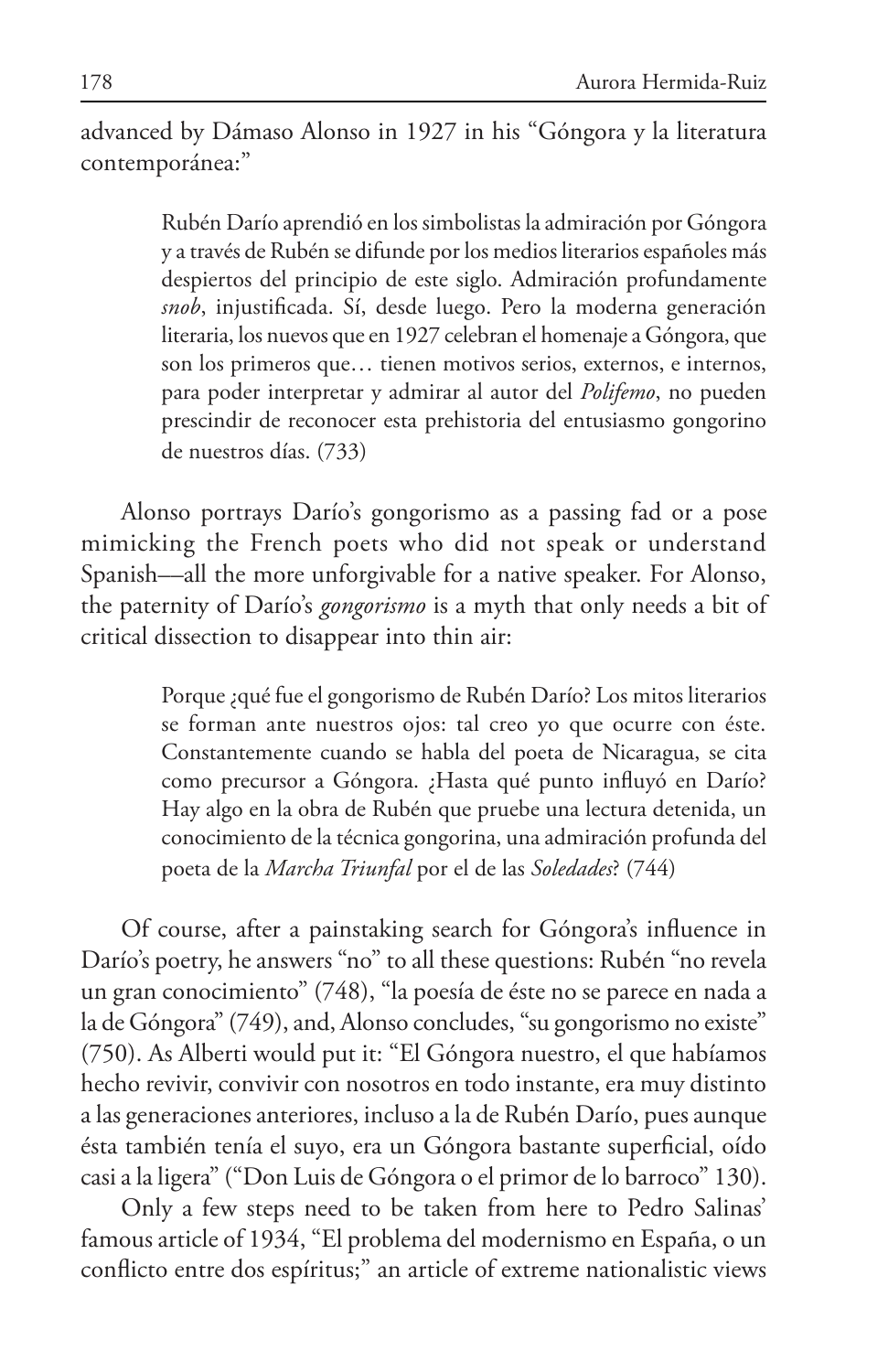which soon became historiographical dogma in Spain.<sup>48</sup> As Salinas clearly proves in the conclusion to this study, the denaturalization of Modernism was the logical result of the normalization of Góngora; the best antidote against Rubén Darío's conquest:

> Se dio por supuesto que el modernismo era la expresión cabal de lo que la nueva generación quería en la literatura, y se dijo que América había conquistado España .... Y nuestra poesía española tomó otro rumbo. Aunque esto se salga de mi tema, si se me preguntara cuál es ese camino divergente del modernismo, yo contestaría que no es otro que el de la gran tradición poética viva, no académica, española, la de Garcilaso y Góngora, San Juan de la Cruz y Bécquer .... Porque no hay duda de que los tres poetas mayores de la España reciente, Jorge Guillén, Federico García Lorca y Alberti, aunque sean beneficiarios de la herencia modernista, en distinto grado, atienden desde su poesía muchísimo más al son del Romancero, a la música refinada de los Cancioneros o de Góngora, a las pastorales platónicas o místicas de Garcilaso o San Juan de la Cruz, que a las cantarinas seducciones de aquellas sirenas parisienses con quienes Rubén Darío bebía champaña... (24-25)

There was no one more opposed to this view than Juan Ramón Jiménez, who defended the pivotal role of Rubén Darío to the end, and suspected (correctly) that the Generation of 1927's campaign for Góngora was not just historiographically wrong, but secretly deceitful:

> No podemos aceptar que [la poesía española contemporánea empieza] en Góngora o San Juan de la Cruz o Garcilaso o los Cancioneros o el Romancero, como algunos pretenden para complicar el asunto o por secreta conveniencia, por la sencilla razón de que no son contemporáneos nuestros efectivos. ("Crisis del espíritu," 212)

How ironic that it was Alfonso Reyes who made Góngora and *gongorismo* fashionable and its normalization possible in the Spain of the 1920's. Apparently, Reyes's prodigious erudition also made it an affront to national honor: if Góngora was no longer an extravagant poet or a recent import from France thanks to Reyes, he still was, precisely thanks to Reyes and more than ever before, a product of Latin America.

To be sure, claims for rehabilitation and protests of historical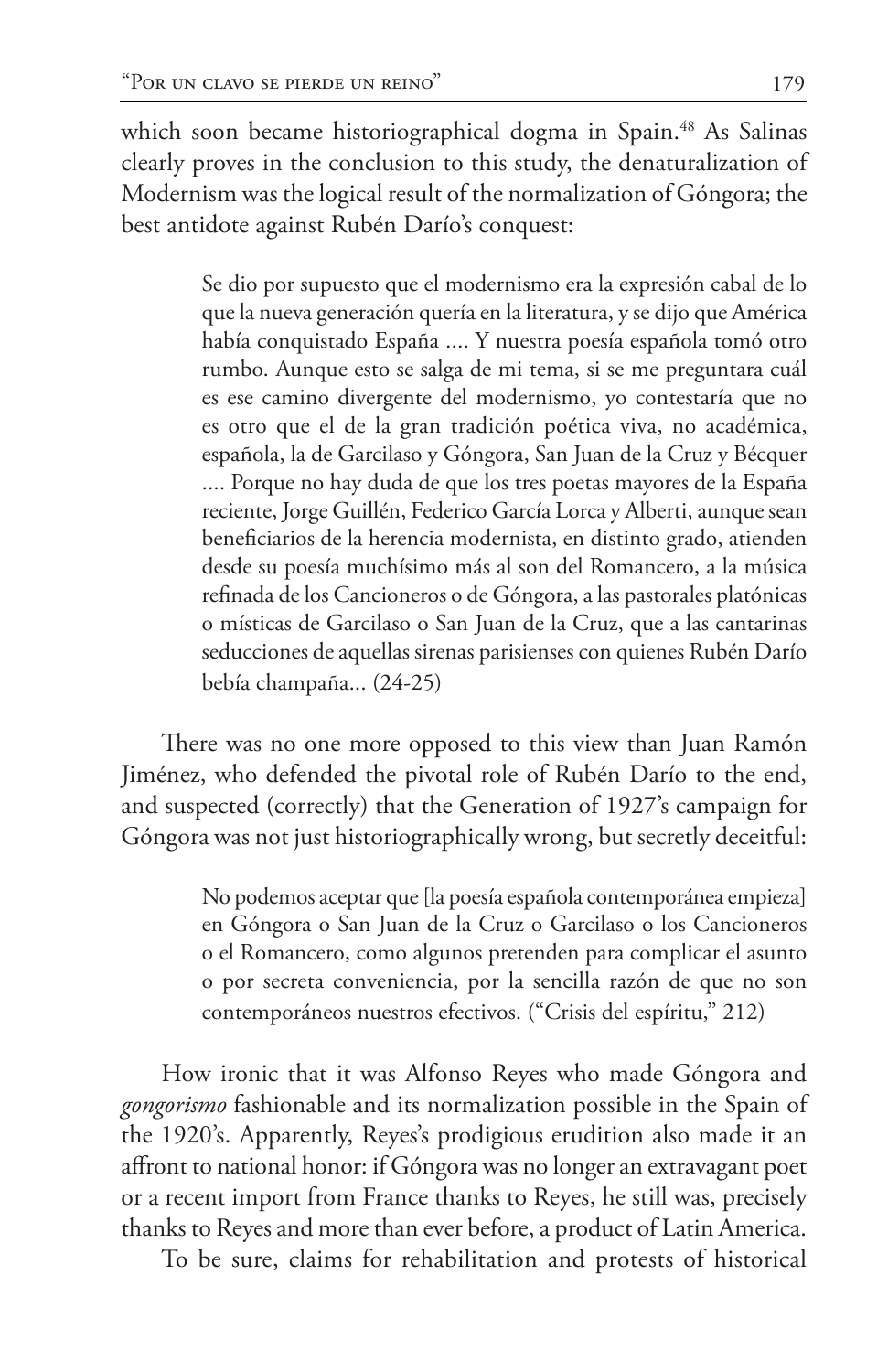injustice are by now a commonplace in Reyes criticism, and ironically recall his own fight and his own reasoning regarding the centrality of Góngora as a Latin American author and part of a Latin American tradition.49 In "A vuelta de correo," his open letter to Héctor Pérez Martínez, Reyes defended the authenticity of his *gongorismo* with the logic of a very simple syllogism: he was all the more Mexican precisely because of his work and devotion to Góngora; and Góngora was all the more Mexican because Reyes, a Mexican, and many Mexicans before him, were or chose to be *gongoristas*: "... a Góngora –cuyas relaciones con la tradición americana están, por otra parte, ya establecidas– lo hemos convertido hasta cierto punto en *cosa nuestra*, desde que algo contribuimos, con varios años de trabajo, a la reivindicación de su poesía" (Enríquez Perea 152; my emphasis).<sup>50</sup> If continuity with Spain and the classical tradition was key to Reyes's understanding of Latin American culture, it was only the will to study it, teach it, and cultivate it that in his view would prove, first and foremost, the humanist imperative of Mexicans and Spaniards alike to observe the Delphic oracle ("Pasado Inmediato" 311), and subsequently, the maturity and parity of true post-colonial independence.<sup>51</sup> Fully aware of the nationalist sentiments and resentments his work sparked on both sides of the Atlantic, Reyes never claimed Góngora's legacy as the given right of any Mexican, but as the logical result of his own inclination, his own work, and his own achievements and merits, very prominent among them that of "albañil" of Foulché's edition in Madrid.

Should we continue, then, to judge Góngora's "centenario de fuego," the foundational event of the Generation of 1927, as a success, for a rationale that was so short-lived, for a series of goals it never met, and for a perspective that was by no means original? Why not judge the event for what actual successes it had? The strategic importance of the revival of Góngora needs to be analyzed according to its impact regarding the legacy of Empire and its loss in 1898, the notion of Spanish decadence, and the vision of Spanish modernity and *gongorism*o as recent imports from Latin America. With this in mind, the celebration of Góngora's centenary was indeed a consequential success in contemporary literary historiography for two important reasons. First, because it offered a positive light from which to vindicate Spain's *Siglo de Oro* as a single, integrative whole encompassing two long centuries of Spanish imperial history; a major feat, perhaps, but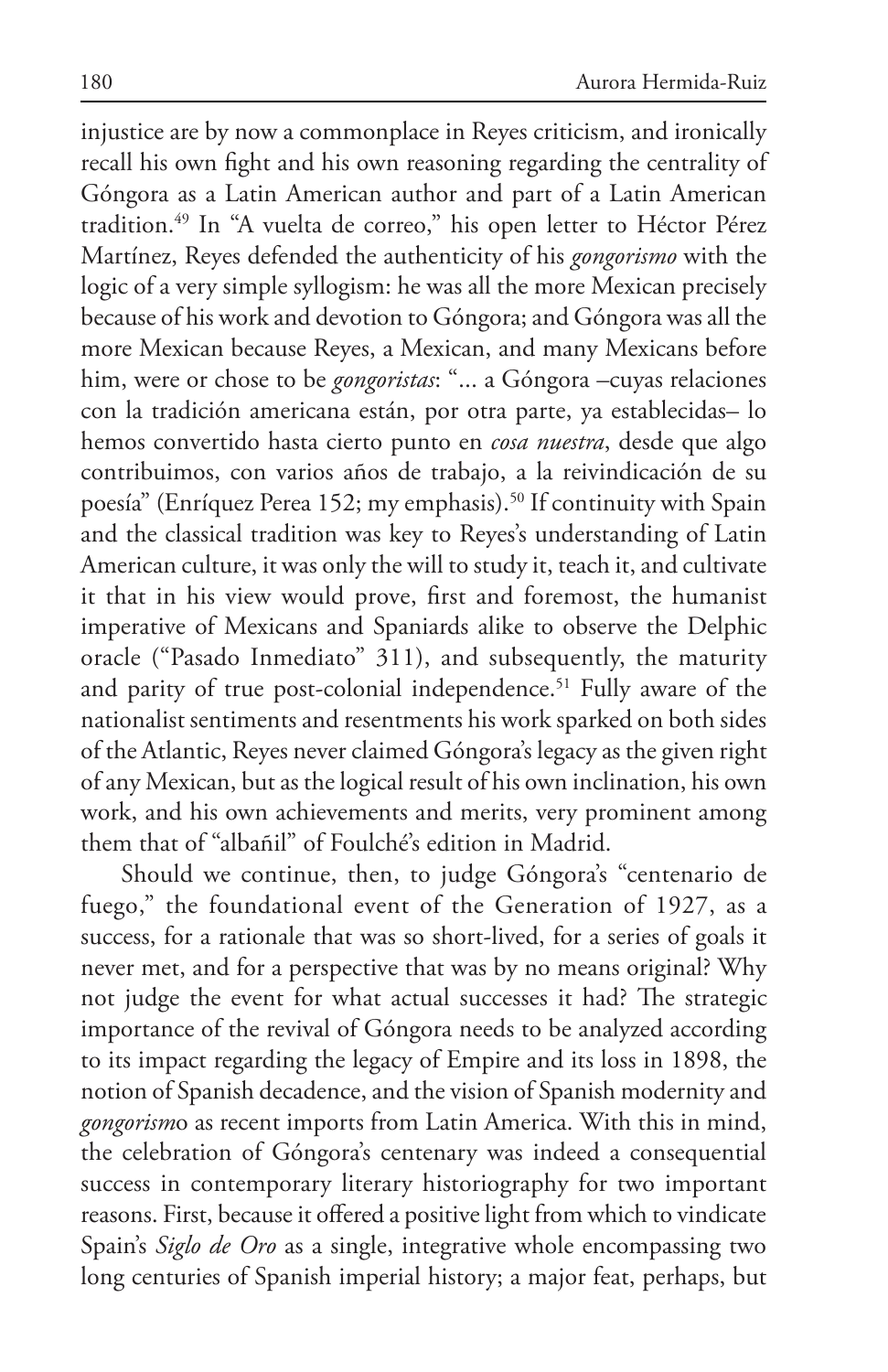also an extremely selective and reductive approach from which Spanish literary history has yet to recover. And second, because it restored to the present the literary legacy of the Spanish Empire, extolled in Dámaso Alonso's perception of a second Golden Age: "Podemos estar contentos: hemos tenido la suerte de vivir en un período aúreo de la literatura de España" (Alonso, "Una generación poética" 676).

#### **NOTES**

<sup>1</sup> Foulché had formed a life friendship with its founder, Archer M. Huntington, whose generosity gave him the leisure, among other endeavors, to continue editing the *Revue Hispanique*, the journal Foulché-Delbosc founded in 1894 and which the Hispanic Society had published since 1905. Foulché was on the advisory board of the Hispanic Society along with two other Europeans: Fitzmaurice Kelly and Menéndez Pelayo. For an account of his relationship with Huntington, see Krappe. 2 Both these studies were collected in his 1927 *Cuestiones gongorinas*.

3 "Me relacioné con Raymond Foulché-Delbosc, el sabio director de la *Revue Hispanique*, a mi llegada a París, 1913, y comencé a darle algunas colaboraciones .... Años después, cuando yo ya me encontraba en Madrid, tuve la suerte de ayudarlo, en calidad de humilde albañil –pues él, desde Francia, era el arquitecto–, para la edición monumental de las obras de Góngora, fundada en el manuscrito Chacón, que el poeta dejó preparado a su muerte. Góngora nunca llegó a publicar en vida una colección de sus poemas. Añadimos todas las cartas del poeta que hasta entonces se conocían, y creo que hemos dejado una edición 'básica'" (Preface to his "Correspondencia entre Raymond Foulché-Delbosc y Alfonso Reyes" 43-4). The most flavorful anecdotes of this story can be found in "El reverso de un libro": "Yo frecuentaba sobre todo la sala de manuscritos. Para calentarme las manos entre una y otra copia, y más cuando confrontaba con los tres gruesos y espléndidos volúmenes del manuscrito Chacón las pruebas de la edición gongorina que, desde París, dirigía Raymond Foulché Delbosc y de que yo era el albañil, descubrí unos aparatitos japoneses que... ardían a fuego lento y sin humo. Aun así, la tarea manual era dura, pues aquellos volúmenes de vitela soberbiamente empastados se cerraban solos como un estuche de resorte. Había que dejar la mano izquierda puesta sobre el libro abierto, como en un juramento zurdo, mientras la derecha se las arreglaba como podía para escribir y sujetar a un tiempo el papel. No bastaban las dos manos y más de una vez tuve que pedir los auxilios de mi esposa" (96-7). See also Reyes's letter of 1932 to Héctor Pérez Martínez that appears later in this paper.

4 "Nietos de Góngora" comes from Gerardo Diego's famous "Epístola a Alberti," which appeared in *Verso y Prosa* in February of 1927. It is one of the key texts selected by Gabrielle Morelli in *Gerardo Diego y el III centenario de Góngora*, from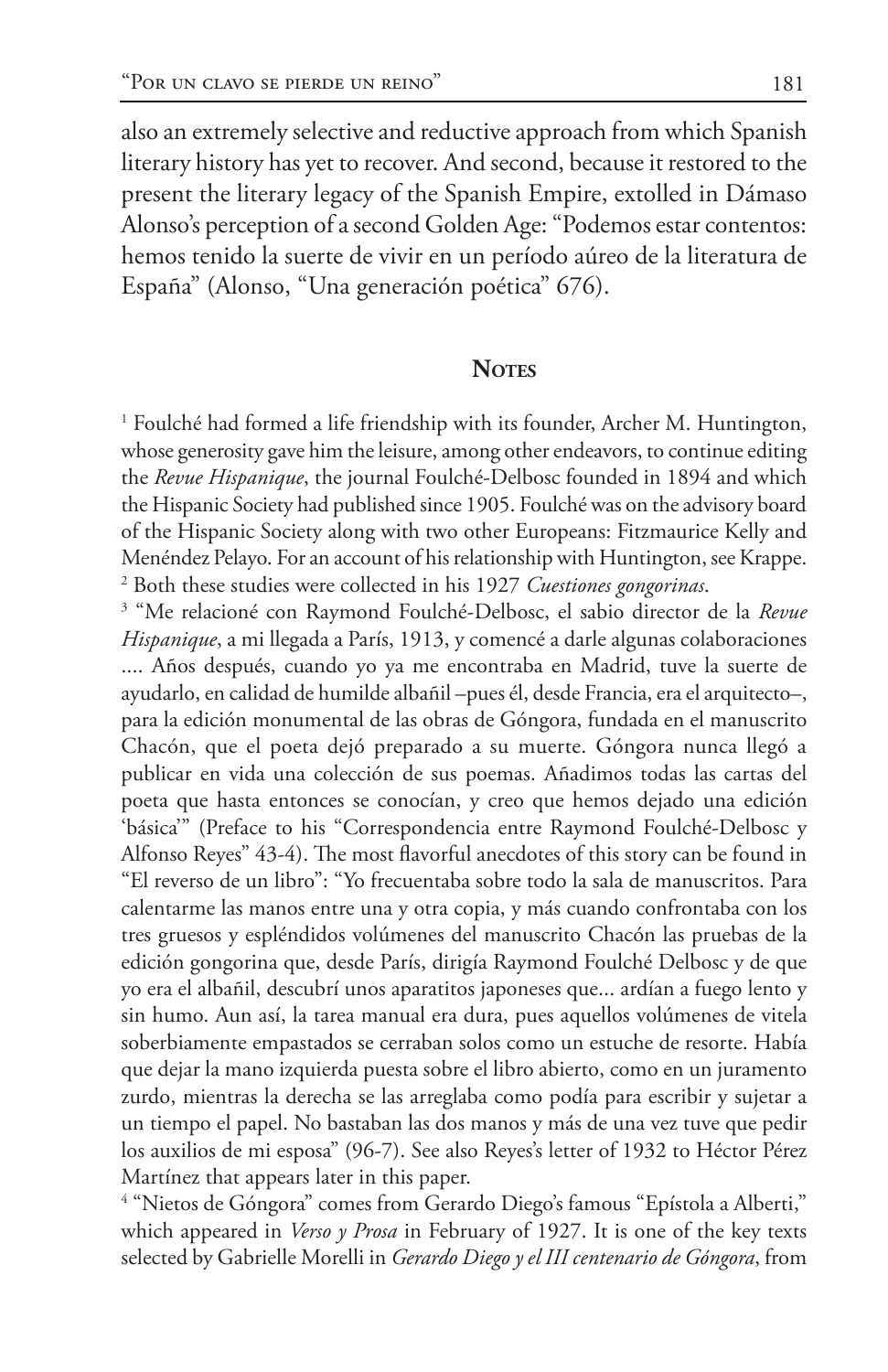which I quote (193).

5 Artigas, director of the Menéndez Pelayo library and editor of its *Boletín*, was awarded the prize in 1925 for *Luis de Góngora y Argote: Bibliografía y estudio crítico*. In 1927 he would also win the *Premio nacional de literatura* for *Semblanza de Góngora*, a prize he shared with Dámaso Alonso for his *La lengua poética de Góngora*.

6 This appears in a personal letter to Reyes to which I will come back later. Cristopher Maurer has collected the full epistolary between Reyes and Guillén in his article.

7 Gerardo Diego's "Crónica" was published in the first two installments of *Lola*. 8 From a personal letter to Gerardo Diego of July 2, 1926.

<sup>9</sup> The letter is dated August 28, 1926. The names Diego lists for Reyes as part of the approving committee are: "poetas Salinas, Guillén, Lorca, Dámaso Alonso, Alberti... prosistas F[ernánd]ez Almagro, Marichalar, Bergamín, Cossío (José María) etc." (Morelli 119). The approved plan, as Diego also explains to Reyes in this letter, was to publish in *Revista de Occidente* twelve "cuadernos" divided in two series of six: one dedicated to Góngora's poetry––referred to here––, and

another to homages by *gongoristas* old and new.<br><sup>10</sup> Noticing hesitancy in Diego's invitation, Reyes, writing from Paris, demands clarity: "Dígame qué debo hacer. PRONTO Y CLARO" (Morelli 121; Reyes's emphasis). The answer from Diego leaves little room for choice: "Querido Alfonso Reyes: estoy muy contento con su participación en nuestro centenario .... Acabo de hablar con Artigas. Vamos a dejar los *Sonetos* a Salinas, que ya debe haber empezado con ellos y las *Octavas* (*Panegírico*, *Polifemo*, etc.) a Guillén. Las *Soledades* con traducción moderna a Dámaso Alonso y los *Romances* a Cossío. Puede Vd. ahora elegir entre las *Letrillas* o *Canciones-Décimas-Varia* .... A Artigas le es indiferente hacer uno u otro, de modo que elija Vd". (Morelli 122). The first to push for a choice seems to have been Alonso, who wrote Diego in the same letter of July, 2 1926 quoted above: "Yo, por mi parte estoy dispuesto a hacer *lo que Vd. quiera*. Pero debo advertirle que el Góngora que conozco bien es el de las *Soledades* y el *Polifemo*. Conozco mal, en cambio, letrillas, romances, etc. En fin yo preferiría hacer una de las dos *Soledades* (o las dos) con o sin traducción. Le digo esto porque creo que debemos confesarle a Vd. nuestras preferencias" (Morelli 46).

<sup>11</sup> Artigas names it thus in a familiar letter to José María de Cossío, also included in Morelli's selection of relevant correspondence.

12 Contradicting testimonies have turned Reyes's *Letrillas* into something of a mystery. In a letter from February 1928 to Antonio Marichalar, Diego states: "Alfonso Reyes me anunciaba en noviembre último el envío de su tomo que hasta la fecha –fines de febrero– no ha llegado a mis manos (Morelli 99). In June of 1928, Reyes sends Diego the remaining poems, still without the prologue (Morelli 143). Many years after the fact, Diego tells us he had the complete original: "No salieron, en efecto, más que tres tomos. Pero yo poseo los originales de los Sonetos, por Salinas, y de las Letrillas, por Reyes, ambos suficientemente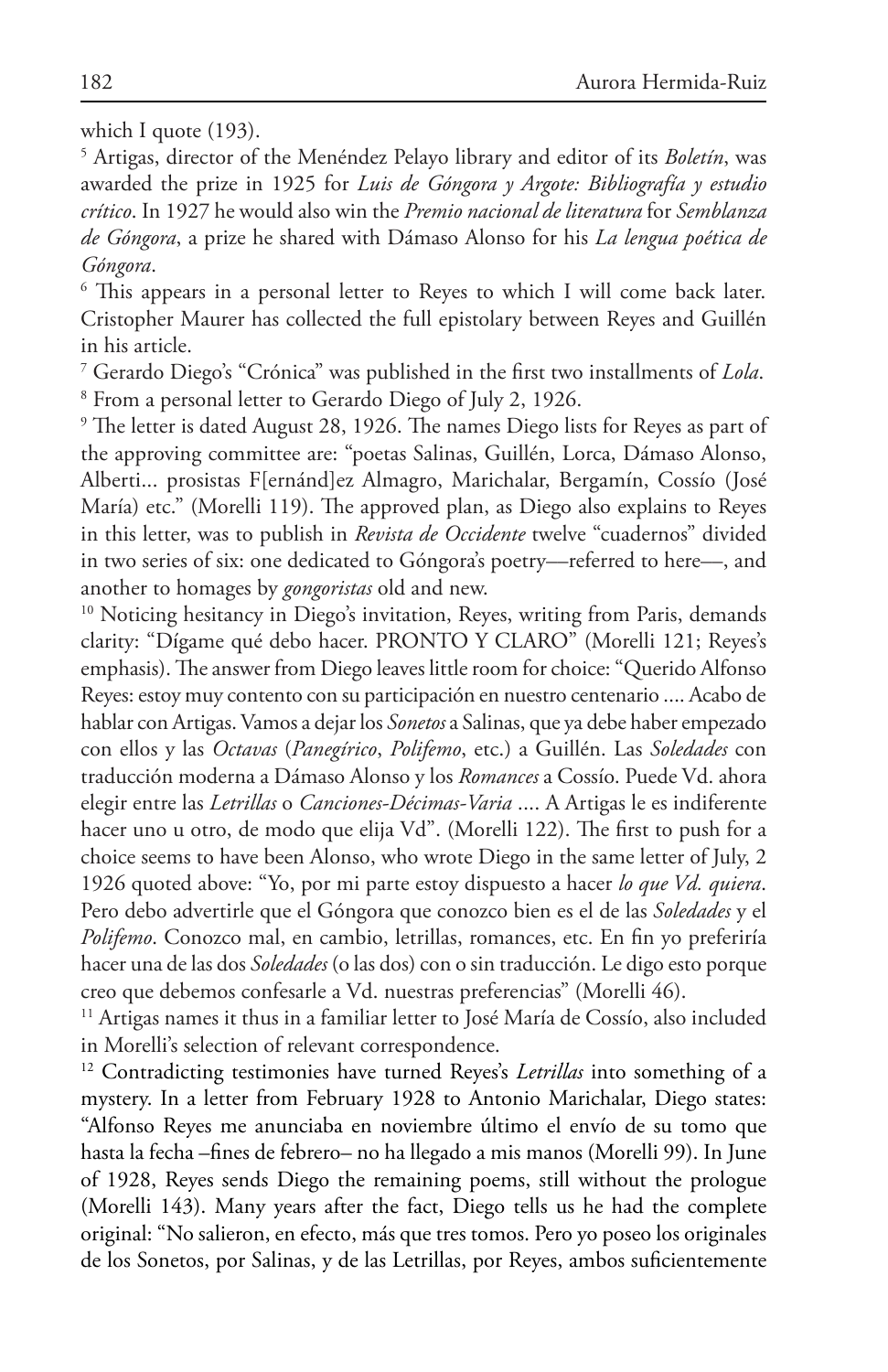merecedores del visto bueno, aunque sus autores no se lo otorgaran. Después, a mi requerimiento, fueron tan generosos como para enviarme el original" (*Carmen*  25); "... y si Reyes y Salinas no entregaron sus respectivos textos de Letrillas y Sonetos no fue por otra causa sino falta de tiempo y exceso de escrúpulos. Yo conservo atesoradamente los originales que solicité de ambos" ("Traslación de Góngora" 116).

13 Azorín's verdict appears on the back cover of volume 7 of Reyes' *Obras Completas*, in which *Cuestiones gongorinas* is included.

<sup>14</sup> *Cuestiones gongorinas* reunites a series of articles on Góngora and *gongorismo* written in Madrid from 1915 to 1923. Nearly all of them were originally published in *Revista de Filología Española* and *Revue Hispanique*, except for an article each in *Boletín de la Real Academia Española* and *Hispania*.

<sup>15</sup> Even when Reyes's precedence is not only acknowledged but fully emphasized, his link with the Generation of 27's campaign for Góngora is interpreted as a form of identity and continuity, not as a reaction or a source of tension. Gutiérrez Girardot stands as the critic who most emphatically affirms the unequivocal impact of Reyes on the Generation of 1927, but his interest in Reyes's agency and originality regarding the interpretation of Góngora in Spain never goes as far as unearthing any frictions or hidden motives on the part of the Generation (90; 103). Thus from the most attentive Latin American perspective, they are taken to represent aspects of a singular, if not identical, avant-garde *gongorismo* or Transatlantic Neobaroque (Parkinson Zamora 141; Gonzalez Echevarría, 114; 195). For González Echevarría, continuity is key, even in the title of his study: *Celestina's Brood: Continuities of the Baroque in Spanish and Latin American Literature*. See Mejías López on the erasure of precedence in favor of pan-Hispanic simultaneity as a recurrent feature in contemporary critical discourse (115-6).

<sup>16</sup> In a slightly different wording, the same mistake also appears in his "Presentación" to *¡Viva don Luis!* (15).

<sup>17</sup> Gutiérrez Girardot considers Reyes to be the model regarding the characteristic most often associated with the group: "la de ser poetas profesores" (100). The label "Góngora F.C." reveals a more nationalistic perspective and is used by Gerardo Diego in his "Crónica" (n. pag.). I believe the first to liken the group to an "equipo de futbolistas" was Jorge Guillén in a letter to his wife, Germaine Cahen, written on the train during the famous journey to Seville (Reyes 183).

<sup>18</sup> In the work that earned Artigas the first prize of the Spanish Academy in 1925, he is just as unequivocal: "Conocida es la enorme influencia que Rubén Darío ejerció en los poetas españoles de últimos del siglo XIX y de principios del XX, y es indudable que a él se debe en gran parte el entusiasmo, no siempre consciente ni fundado en la lectura, que entre estos poetas se ha despertado por Góngora y tal, que en un plebiscito ganaría, por gran mayoría de adeptos, el primer lugar entre los poetas clásicos castellanos preferidos" (253).

<sup>19</sup> Lara Garrido is one of the most vocal critics of the Generation of 1927 in regards to their actual knowledge of Góngora's poetry or the hidden motives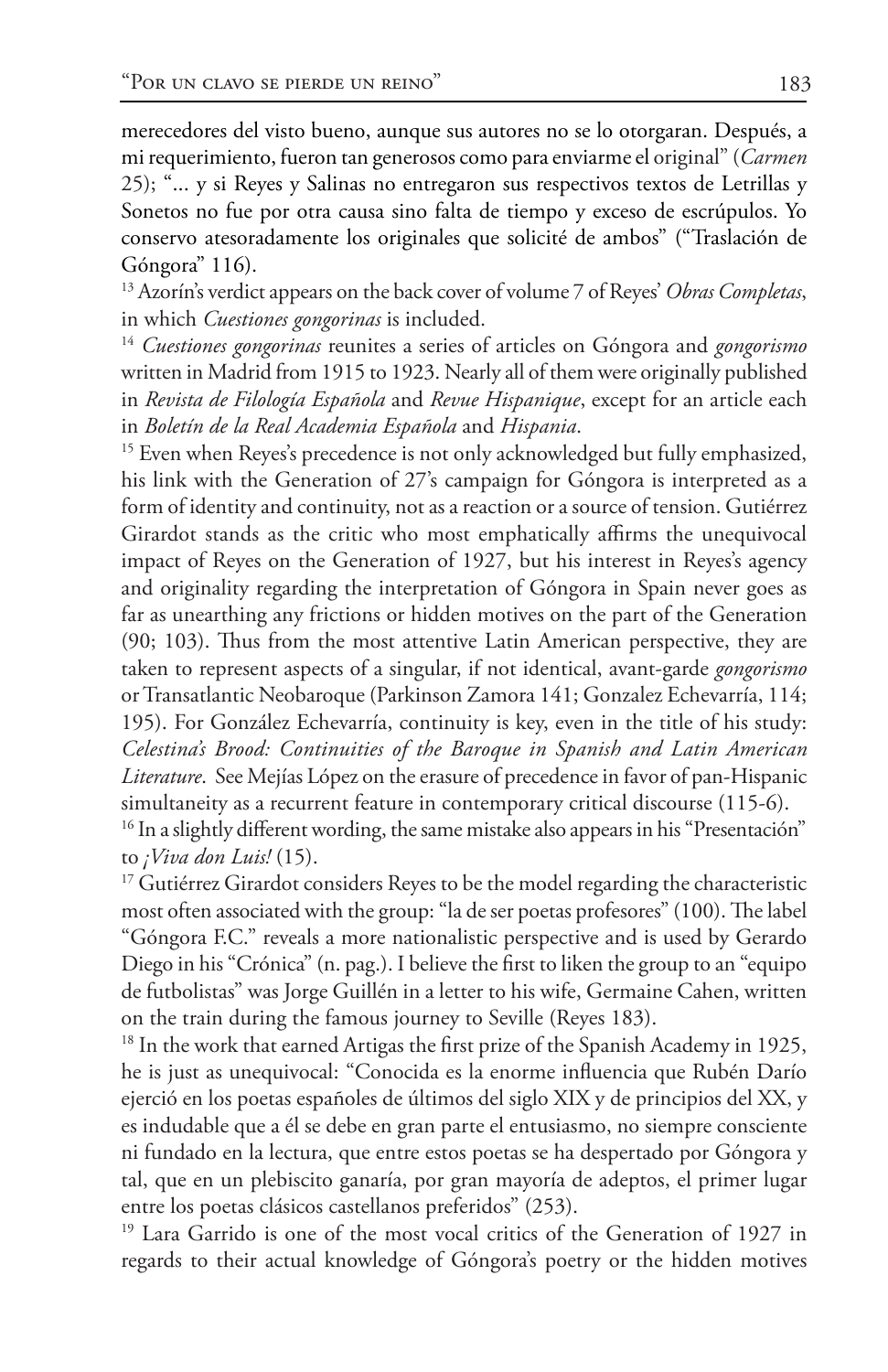behind the celebration of Góngora's centennial in 1927. He has insisted that "la actualización forzada por esta especie de filología poética tenía su contrapunto en acusadas limitaciones de intelección. Las fallas de un ejercicio amateur y sin norte metodológico... lastró indefectiblemente el resolutivo alegato que daba carta de naturaleza en 1927 a la 'tradición gongórica'" ("La estela de la revolución gongorina" 123). Lara Garrido has advanced the issue of marketing and self-promotion as the main "maneuver" guiding the Generation of 1927's vindication of Góngora ("Adiós al Góngora del 27" 321-2; 332). In a particularly contentious defense of Góngora as a gigantic figure in the Spanish poetic canon, Lara Garrido sees the celebration as "una operación de asalto y carnaval" (321), by virtue of which the poets of 1927––dwarfed by comparison––were able to jump without merit or justice on the shoulders of the giant (332). Lara Garrido's attempt to rescue Góngora's poetry from the lasting effects of 1927 often lacks, in my opinion, critical distance and balance, but I understand his frustration regarding the fossilized authority of the Generation as much as the scarcity of revisionist efforts.

<sup>20</sup> "Hallas amarga mi carta sobre tu preocupación por cosas mexicanas y no por las de París, y para probar lo contrario me hablas de libros y de Foulché. Pero ¿de París? No me dices una sola cosa de la ciudad. ¿No ves nada europeo en ella, es decir, nada que no sea español ni americano?" (*Correspondencia* 403). As Conn explains, Alfonso Reyes made clear in his own letters "that he did not feel the French spirit was compatible with his own" (28).

21 The postcard reads: "Je vous remercie, cher Monsieur, de l'aimable envoi de votre volume *Cuestiones estéticas* que je vais lire cette semaine" (46).

22 From a letter dated October 11, 1913.

<sup>23</sup> See González Stephan for a detailed account of the main lines followed by conservative and liberal historiography on the meanings of Europe (hispanophobia, gallophilia, and its opposites) in the processes of Latin American nation building. As she explains, conservatives tended toward the wholesale defense of Hispanic values and a positive evaluation of the *Siglo de Oro* (250), while liberals rejected identification with the colonial past and singled out *gongorism* as synonymous with colonialism: "*gongorismo* era prácticamente sinónimo de *colonialismo"* (270; her emphasis)

<sup>24</sup> See Conn, 88-92.

<sup>25</sup> Most critics agree that "Reyes appropriates a literary figure who has been a model for both the *modernistas* and, more generally, all those who beginning with Sor Juana have contributed to the *gongorista* tradition in Latin America" (Conn, 92). On the critical tradition on Darío's "mental gallicism" started by Valera, see Max Henriquez Ureña (93-4), and Mejías López (87-8).

<sup>26</sup> See Alvar and Aponte for a broad account of Reyes's activities in Madrid. See also Robb for Reyes's work at the Centro de Estudios Históricos, and a transcription of his epistolary exchanges with Navarro Tomás. I'd like to recall Reyes's testimony in the epigraph to this article, sentiment he echoes in 1939: "Diez años, diez fecundos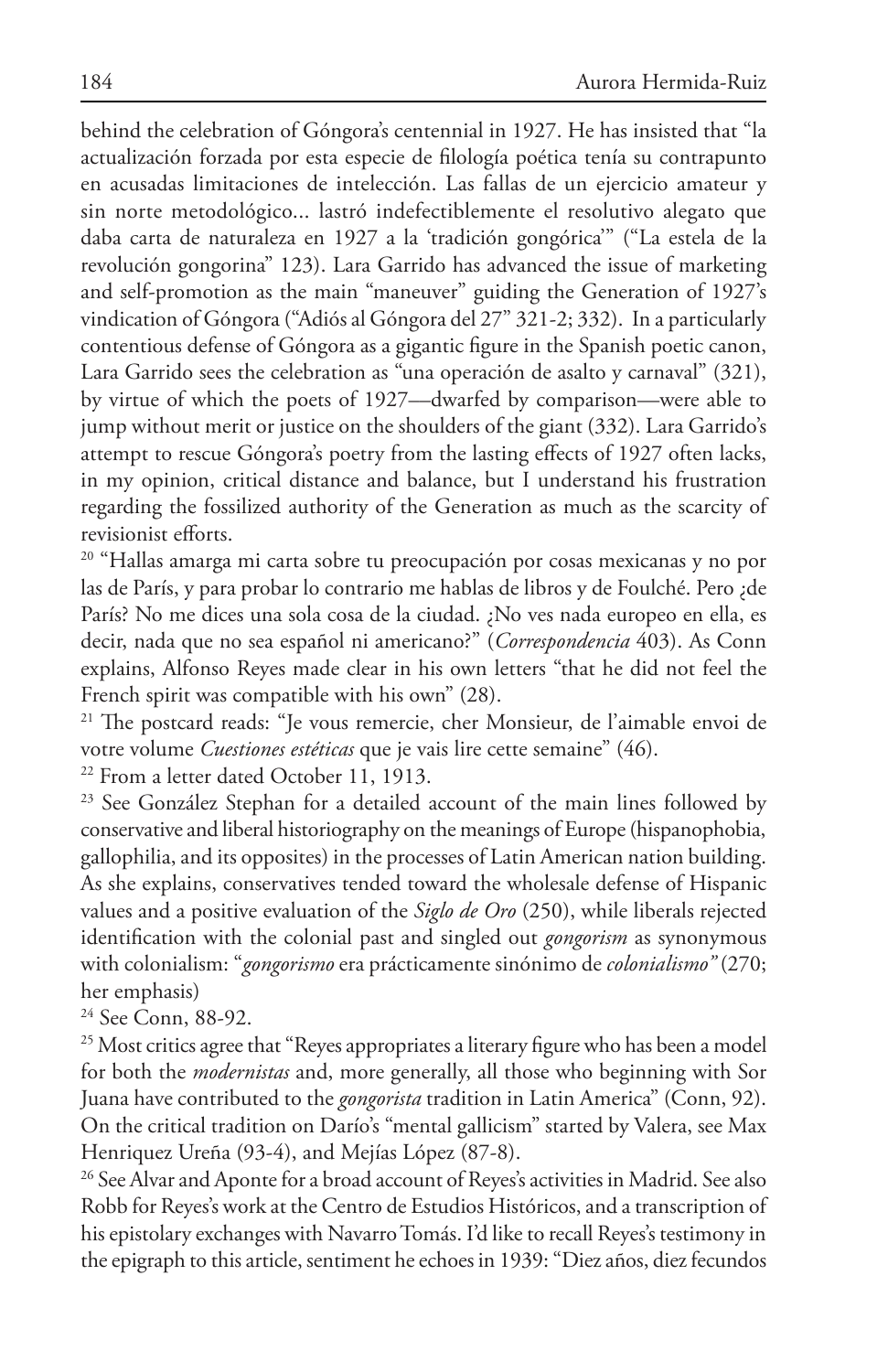años de España, años de provechosa lucha, la mitad en plena vida periodística y literaria, y la otra mitad de nuevo en nuestro servicio exterior, me permitieron conocer aquel mundo por los dos extremos y el medio, y compenetrarme para siempre con la gente que preparaba el porvenir de aquel pueblo con cuyo dolor han latido las más altas esperanzas del mundo" (135). Reyes' best account of his life and work in Madrid can be found in "El reverso de un libro."

27 Bergamín's words are from 1956. The number of *Boletín de la Fundación García Lorca* in which Valender's study appears presents the written correspondence between Reyes and different members of the Generation (García Lorca, Altolaguirre, Guillén y Salinas, as well as Juan Guerrero Ruiz and Juan Montero). It remains one the few examples of any critical interest among experts of the Generation of 1927 on the relationship between Reyes and the group of poets. See also Morelli (29-32).

28 As Juan Ramón himself recognized: "En *Índice* me ayudaron mucho Alfonso Reyes, Enrique Díez-Canedo y José Bergamín" ("El modernismo poético en España y en Hispanoamérica" 175). The exclusivity of Juan Ramón's agency in *Índice* is usually implied by the mention of his name alone. Díez de Revenga, to give another example, refers to it as "la revista que alentó Juan Ramón Jiménez" (*La revista "Verso y Prosa"* 5). For the relationship between Juan Ramón and Reyes, see Aponte (129-134).

<sup>29</sup> I quote from Aponte's own translation of this "manifesto."

30 As Díaz de Revenga forcefully put it, Góngora "dio a la famosa generación poética el número de documento nacional de identidad, 1927" (93). In Gabrielle Morelli's words: "La celebración del III centenario de Góngora (1927)… terminó por marcar concretamente la identidad de la llamada Generación del 27" (9).

<sup>31</sup> These, together with *Índice*, were the ones selected by Gerardo Diego in the prologue of his famous antología of 1932 (*Poesía española contemporánea* 576).

<sup>32</sup> Cejador denounced it as a "superchería" ("Burlas literarias" 257), and asked for his protest to appear in *Índice*, which the authors, tongue in cheek, allowed: "afirmamos con toda solemnidad que la carta del señor Cejador es auténtica" (259). Reyes and Díez Canedo started these highly learned literary jests in 1919 in the weekly *Madrid* and continued the practice in *Índice* in 1921. Cejador y Frauca was also the butt of the joke in the first one they wrote: "Desgracia española de Dante" (251-3).

33 In one of the events programmed for the occasion, the famous *Auto de Fe*, "el número esencial de la conmemoración y desagravio gongorino" (Diego, "Crónica" n. pag.), works of Menéndez Pelayo, Cejador y Frauca, Hurtado y Palencia, Cotarelo, and Fitzmaurice-Kelly, among others, were condemned and burned. Incidentally, only Cejador y Frauca was honored with the burning of two titles: *Historia de la Literatura* y *La verdadera poesía javiera*. Before them, three figures representing academic erudition were also "festively" burned: "el erudito topo, el académico marmota y el académico crustáceo." For a detailed account of these events, including the "juegos de agua," the "wetting" of the *Real Academia*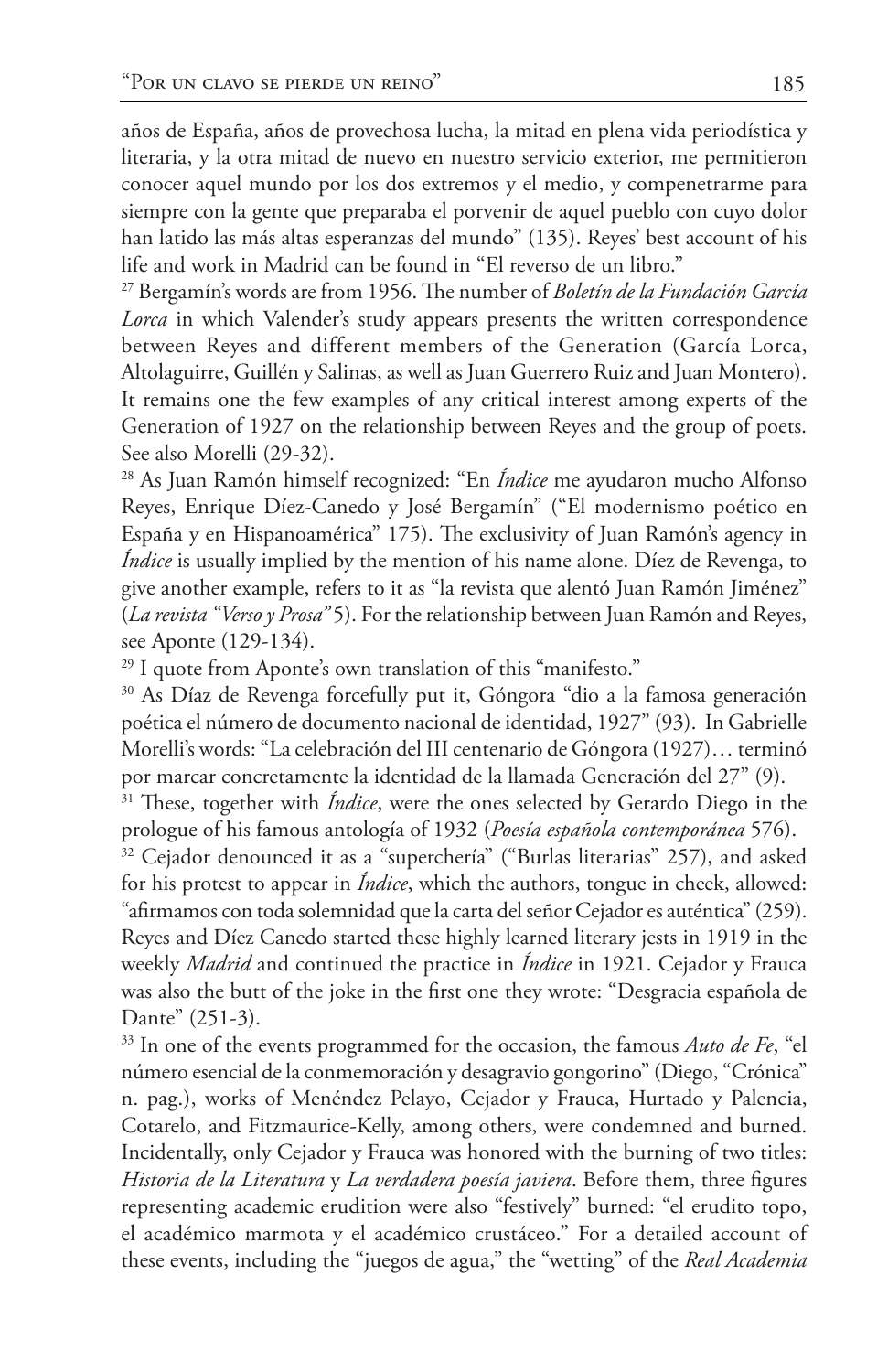*Española* walls, see Diego's "Crónica de los sucesos," a section of his "Crónica del Centenario." Perhaps the most heavy-handed case against the academic establishment is Alonso's "Góngora y Ascálafo," which originally appeared in June 1927 in *La Gaceta literaria* and was later anthologized in his *Obras Completas*.

<sup>34</sup> Giving no credit to Reyes and Díez Canedo, the epistolary between Góngora and el Greco is, nonetheless, included in Soria Olmedo and Valverde's anthology under the rubric "Antecedents" (78-80).

<sup>35</sup> Elsa Dehennin, who also starts by giving most of the credit to Juan Ramón Jiménez, "qui fit paraître le livre dans l'attrayante collection de *Índice*," ends up remarking on the exemplarity of Reyes's *Polifemo* for the Generation of 1927: "... grâce surtout à la qualité d'un texte correct, mais dépourvu de notes et commentaires, qui prend toujours, d'après l'editeur, le parti de la poésie. Sans doute trouve-t-on là la raison pour laquelle cette édition, qui fut très vite épuissé, a servi de modèle aux philologues de 1927, qui, eux, ont donné, par leurs publications si diverses, un sens à l'anniversaire de Gongora en un rayonnement durable" (18). <sup>36</sup> The task was to give Góngora a life beyond his commentators and critics: "Reciente la publicación de las *Obras de Góngora* por Raymond Foulché-Delbosc en la Bibliotheca Hispánica, y habiendo yo colaborado en algunas materialidades de esta edición,... la que ahora publico del *Polifemo*... sólo debe considerarse como un intento de dar, al público literario general, una edición bella, cuidadosa y accesible del poeta cordobés" (ibid., 156).

<sup>37</sup> Or in this early letter from Alonso to Diego of August 26, 1926: "Criterio para las ediciones sólo la obra lírica. Orden cronológico aproximado siguiendo a Foulché. Pero sólo las fechas al pie, cuando sean seguras. Versión básica la de Foulché (ms. Chacón)" (Morelli 49).

<sup>38</sup> Reyes defended the idea at length in "Necesidad de volver a los comentaristas," published in 1920 in *Revue Hispanique* and later included in *Cuestiones gongorinas*. <sup>39</sup> In this letter of December 17, 1926, Guillén continues to refuse to give Reyes his dissertation with much self-deprecation: "No tiene interés. De verás. Es un monstruo lírico-crítico, hecho –deshecho– atropelladamente por un motivo legal. No podría usted filtrar nada. Pídame lo que usted quiera, y yo le complaceré siempre. Pero eso .... No puedo. (Lo peor es que es verdad!: la tesis es mala, aunque usted no me la pidiera)" (105-06).

<sup>40</sup> The first such study is J. M. Micó's prologue to the edition of Guillén's dissertation. Micó acknowledges (while downplaying) the case of Guillén's embarrassment––"a pesar de ciertas servidumbres que sin duda le incomodaron..." ("El Góngora de Jorge Guillén" 9)––remarking instead on Guillén's talents, insight and originality: "la tesis de Jorge Guillén destaca, más que por la sintonía con lo reciente, por el anuncio [...] de lo que se avecinaba" (10). Considering that Micó was introducing a long awaited discovery, his positive assessment is not surprising. Perhaps more surprising is that Micó reproduced the same opinions almost verbatim years later in "En la raíz del lenguaje poético" (193-96). In Elsa Dehennin's study, Reyes is not even mentioned, in part because Dehennin intends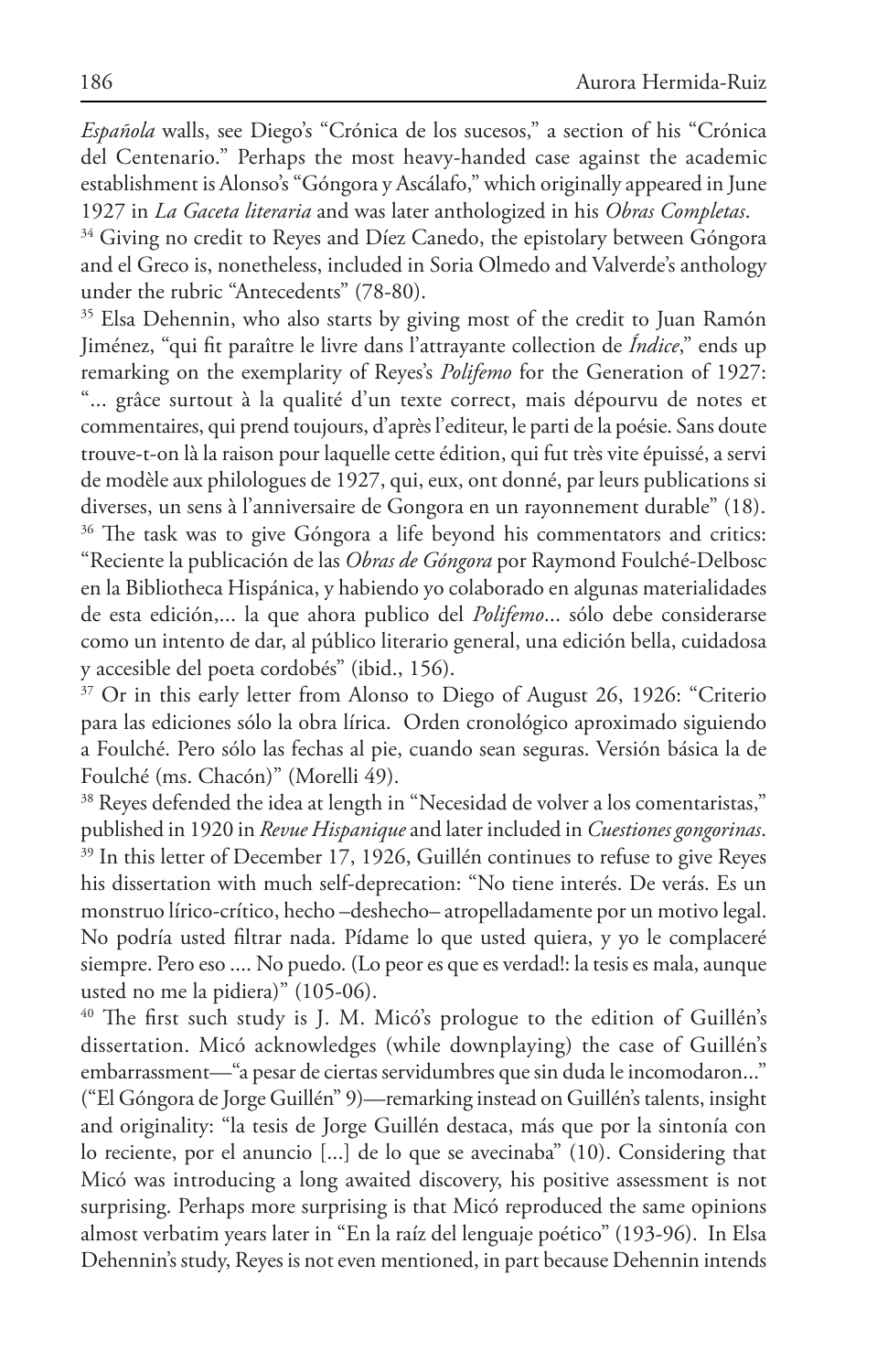to read Guillén's dissertation "en el marco de la poesía pura"(33), and in part because Dehennin is herself convinced that Góngora's celebrity in the 1920's is the late result of "una tan azarosa como oportuna confluencia franco-española" (38). <sup>41</sup> The epistolary exchange between Guillén and Reyes starts in 1923 and mostly deals with mutual admiring requests to send a contribution to *Índice* or some other literary review. In 1926, the main topic becomes Guillén's dissertation. After Guillén's final refusal to show Reyes a copy of it (December 17, 1926), there are no more letters between the two for almost two decades. All the letters exchanged with this purpose can be found in Maurer (103-06). Reyes recounts his early and deep admiration for Guillén's poetry in *Historia documental de mis libros*: "Otro joven principiante, entre los gratos recuerdos de entonces, Jorge Guillén. Lo adiviné poeta desde los primeros instantes y le dije: "No se seque en la filología, *Tu Marcellus eris*" (218).

 $42$  It is Aponte's translation. The original "Carta de Alfonso Reyes" was published in *La Torre* in 1957.

<sup>43</sup> Gutierrez Girardot rightly points to Reyes's earliest work on Góngora as "el eje poetológico del grupo del 27, esto es, la culminación del barroco concebido como expresión del supremo ideal de la belleza desrealizadora y la culminación del simbolismo francés concebido como intento de llegar a través de la belleza a la explicación del mundo" ("Alfonso Reyes y la España del 27" 89). For Gutiérrez Girardot, Reyes "illuminated Góngora" for the poets of 1927, using an image that most critics would have immediately assigned to Alonso's discourse: "lo iluminó para que los poetas españoles posmodernistas lo convirtieran en su signo" (*Última Tule* xii).

<sup>44</sup> Although the original version of this study is from 1927, Alonso did not publish it until 1935.

<sup>45</sup> I quote from the earlier version of Lorca's conference "La imagen poética de don Luis de Góngora," as edited by Arturo del Hoyo. The quote does not appear in García Posada's edition, which is based on a later version. Lorca delivered the conference in Granada (1926), Madrid (1927), and Havana (1930), and published it in 1932. Although the piece sufficiently shows his timely engagement in the redemption of Góngora, Lorca was not one of the poet-scholars and should be considered an exception in the group. "La imagen poética de Góngora" is also an exception in Lorca's production, and Lorca starts it by modestly acknowledging that he does not have the authority of an academic. Indeed the piece is full of "errores eruditos," as Dámaso Alonso did not fail to point out (García Posada 11). <sup>46</sup> The English version of the old proverb is "For want of a nail the kingdom was lost." The proverb, normally applied in a negative situation, expresses regret in hindsight about the huge consequences caused by a small mistake. In Alonso's use, the proverb is positively applied in anticipation of the chain of benefits that

may come from a small but purposeful action. <sup>47</sup> See its absence in Soria Olmedo's anthology, for example. The original title of the talk was "Altitud poética de la literatura española." With the title "Escila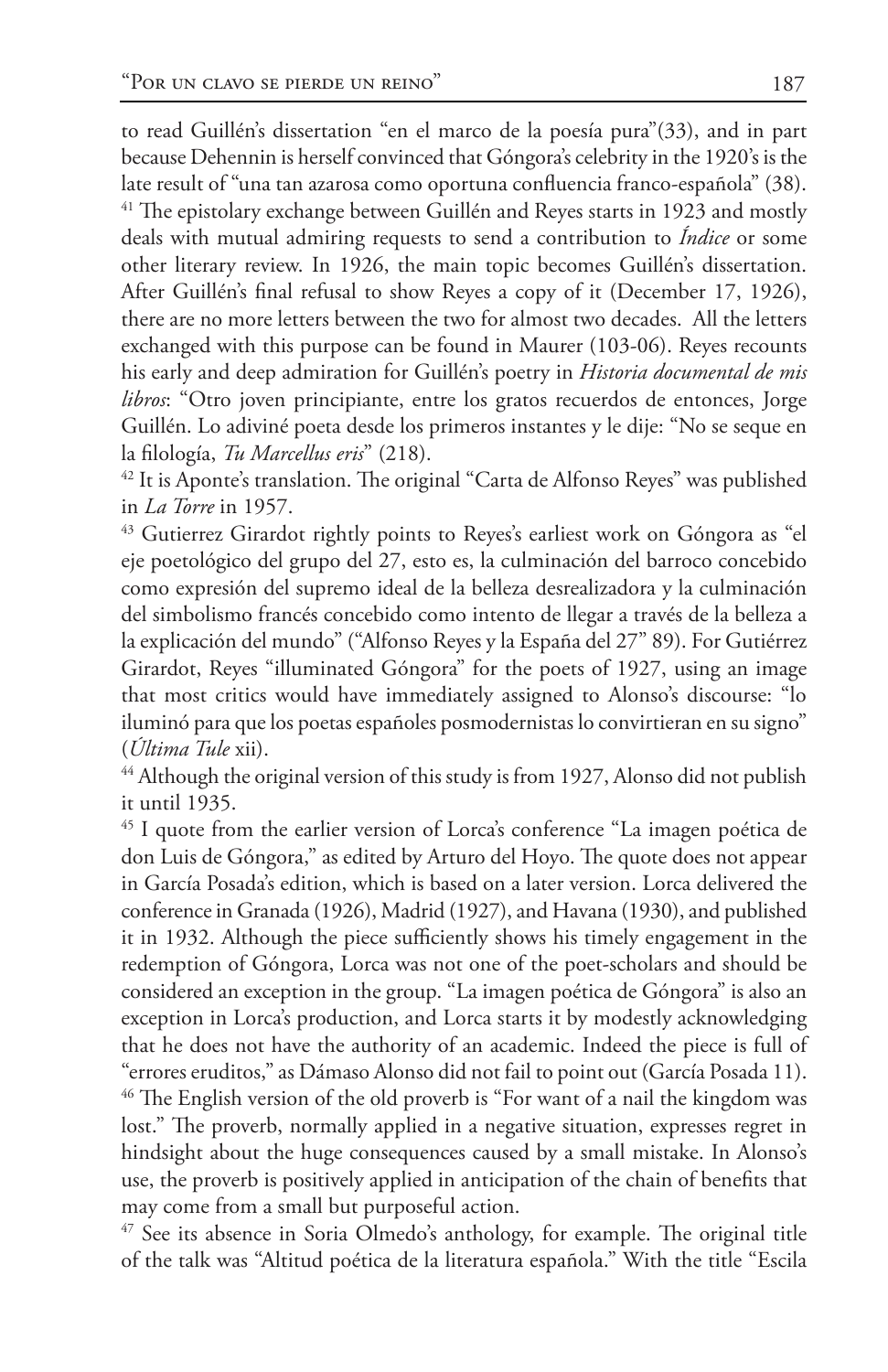y Caribdis de la literatura española," it was first published in 1933 and given particular relevance once again in 1955 as the opening prologue to *Estudios y ensayos gongorinos*.

<sup>48</sup> Mejías López identifies the figure of Darío and the arrival of Modernism in Spain as the foundational "inverted conquest," and analyzes the reactions of Spanish intellectuals as the first attempts to undermine, dismiss or fully "erase Spanish American transforming presence in Spain and the Spanish literary field" (117). As he puts it, "*modernismo* produced an unprecedented transformation in the cultural field of the nation that not long before had been Spanish America's imperial metropolitan center, helping prompt a profound national crisis in Spain, a period of national self-reflection. This relocation of authority across the Atlantic has haunted Spain ever since" (113). My own reading of the generation of 1927's *gongorismo* as a reaction to Darío and Reyes can be seen as another chapter in the history of erasure of the "inverted conquest" described by Mejías López, another instance of the same "imperial denial" of influence (117). I thank Crystal Chemris for referring me to the work of Mejías López.

49 See, particularly, the collection *Alfonso Reyes y los estudios latinoamericanos*, edited by Adela Pineda Franco and Ignacio Sánchez Prado. It ends with a "Postcritum" by Roberto Fernández Retamar in which the critic, a strong advocate of Reyes's centrality in Latin America, states: "Es tiempo sobrado para abandonar la superficialidad de ciertos juicios y que se le reconozca al maestro mexicano el lugar que le corresponde como figura de primer orden en nuestra cultura" (348). According to Fernández Retamar, Reyes and Borges are "los mayores hombres de letras en la Hispanoamérica actual" (347). In his own contribution to the collection, Sebastiaan Faber relates changes in Reyes's historical fortune with the change of paradigm produced by transatlantic studies (19). This seems to be the case in the reassessment of Reyes's *gongorismo*. Adela Pineda Franco and Ignacio M. Sánchez have said: "Al recuperar a Góngora y, en sus *Capítulos de literatura española*, a los coetáneos del poeta español ubicados a ambos lados del Atlántico, Reyes rompió las jerarquías que entre el Siglo de Oro y el barroco americano establecían las historias literarias. Con ello, retomó la problemática relación España-Hispanoamérica y cuestionó las visiones decimonónicas que tendían a hacer énfasis en la calidad imperial de este referente, o las perspectivas modernistas que asociaban el legado castizo con el rezago cultural de América Latina" (7).

50 The letter is very insistent on this point. To wit: "La literatura mexicana es la suma de las obras de los literatos mexicanos" (167); "Porque tampoco hay que figurarse que sólo es mexicano lo folclórico, lo costumbrista o lo pintoresco" (169); "Lo que yo hago pertenece a mi tierra en el mismo grado en que yo le pertenezco" (170); "la única virtud que aquí defiendo... es la de ser mexicano" (178).

51 Referring to Mexican education under the *Porfiriato*, Reyes says: "Y como también se ignoraba a España olímpicamente –otro aspecto de nuestra reacción consistió en rectificar este punto– resulta que, alejados de lo que más se nos parecía, privados de todo elemento lógico de comparación, carecíamos de instrumentos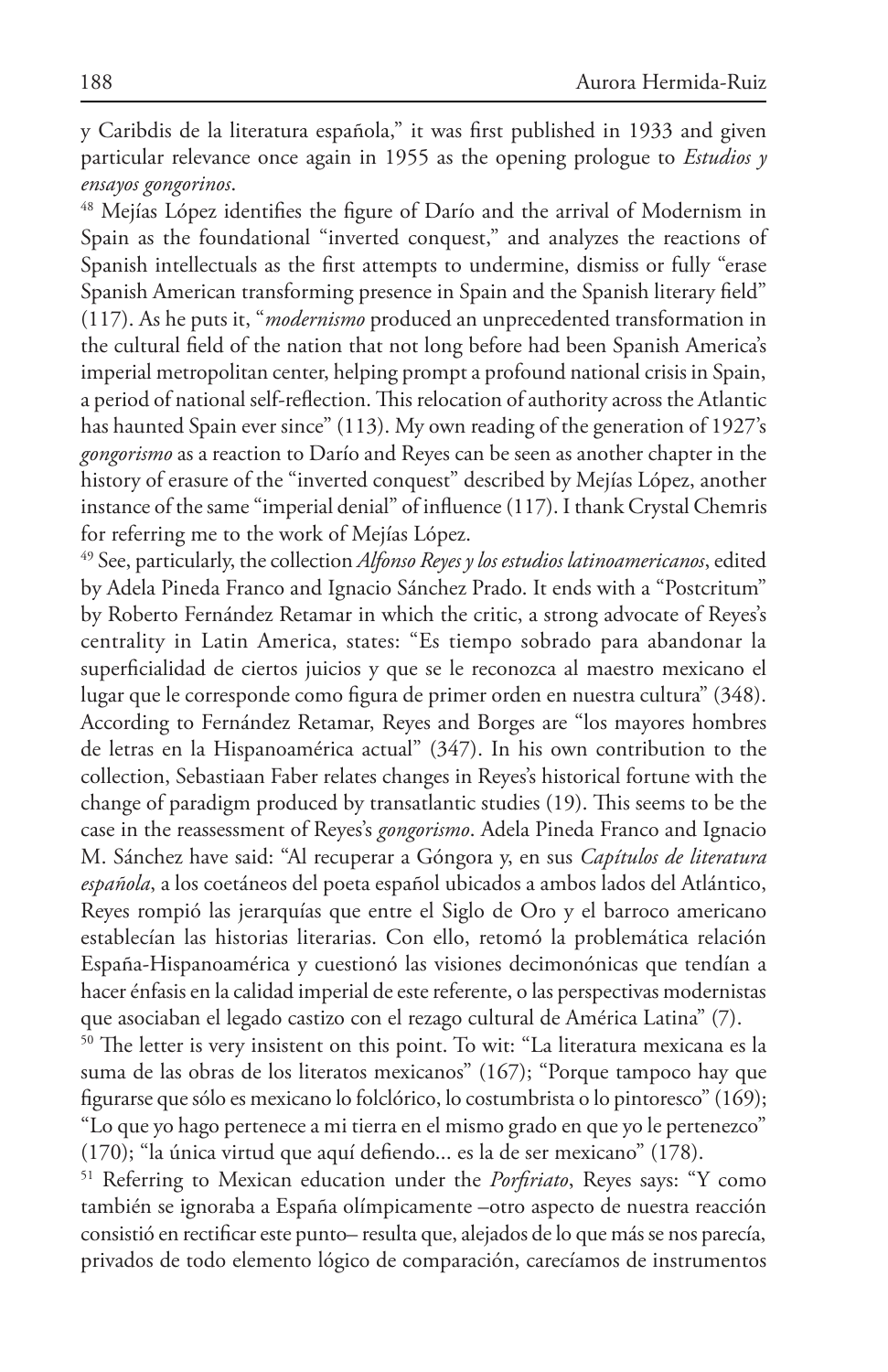para investigarnos a nosotros mismos" ("Pasado inmediato" 31). As he saw it, the case of Spain was, if anything, worse than that of Mexico. While living in Madrid, Reyes became particularly aware of the general ignorance and indifference in Spain towards Latin American events and affairs, and felt stronger than ever "la necesidad –para mí imperiosa– de asear las reflexiones de los hispanoamericanos sobre España y de los españoles respecto a Latinoamérica" (*Historia documental de mis libros* 311). A series of essays written while in Spain in the first half of the 1920's are of particular importance in this regard. See, for example, "España y América," and "La ventana abierta hacia América."

#### **WORKS CITED**

- Alberti, Rafael. "Don Luis de Góngora o el primor de lo barroco." 1987. Soria Olmedo and Valverde. 122-30.
- Alonso, Dámaso. "Alusión y elusión en la poesía de Góngora." *Estudios y ensayos gongorinos* 1928. 318-38.
- –––. "Dos trabajos gongorinos de Alfonso Reyes (Las *Cuestiones gongorinas*
	- y la edición del *Polifemo*)." *Estudios y ensayos gongorinos*,1927. 716-24.
- –––. "Escila y Caribdis de la literatura española." *Estudios y ensayos gongorinos,* 1927*.* 243-58.
- –––. *Estudios y ensayos gongorinos*. *Góngora y el gongorismo.* Vol. 1. Madrid: Gredos, 1978. 241-782.
- –––. "Góngora y Ascálafo." 1927. *Góngora y el Gongorismo.* Vol. 2. Madrid: Gredos, 1982. 283-88.
- –––. "Góngora y la literatura contemporánea." 1932. *Estudios y ensayos gongorinos.* 725-70.
- –––. *La lengua poética de Góngora*. 1935. *Estudios y ensayos gongorinos* 9-240.
- –––. "Una generación poética (1920-1936)." 1948. *Estudios y ensayos sobre literatura, tercera parte: ensayos sobre literatura comparada*. Madrid: Gredos, 1975. 653-76.
- Aponte, Barbara B. *Alfonso Reyes and Spain: His dialogue with Unamuno, Valle-Inclán, Ortega y Gasset, Jiménez, and Gómez de la Serna*. Austin: U of Texas P, 1972.
- Artigas y Ferrando, Miguel. *Don Luis de Góngora y Argote: Biografía y estudio crítico*. Madrid: Tipografía de la Revista de Archivos, 1925.
- –––. *Góngora y el gongorismo*. Córdoba: Tipografía Artística, 1928.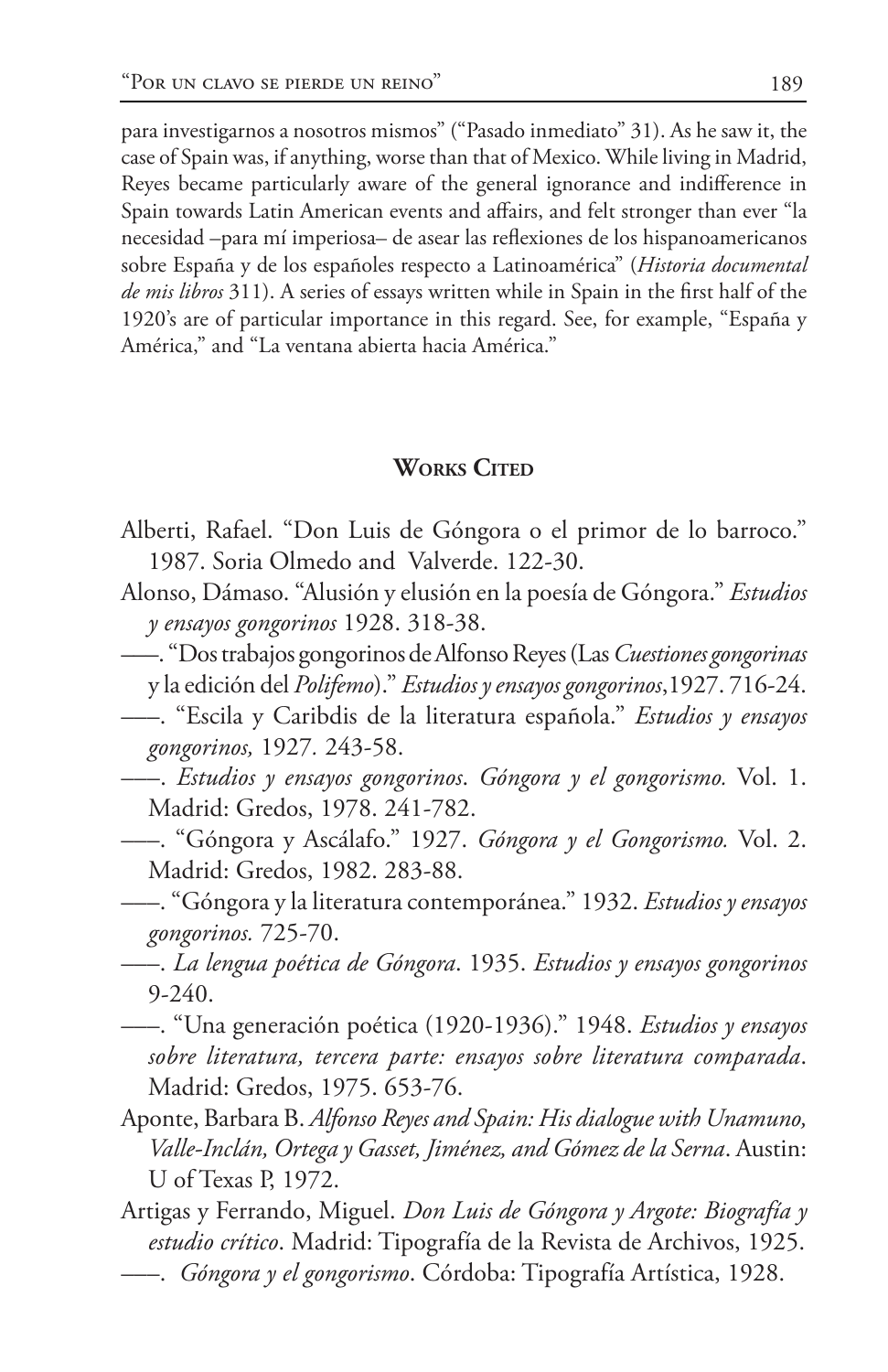- –––. Review of *Cuestiones gongorinas* and "Necesidad de volver a los comentaristas," by Alfonso Reyes. *Boletín de la Biblioteca de Menéndez Pelayo* (1926): 343-44.
- Alvar, Manuel. "Alfonso Reyes y España." *Nueva Revista de Filología Hispánica* 40.2 (1992): 959-87.
- Bergamín, José. "Literatura y brújula." *Prólogos epilogales*. Ed. Nigel Dennis. Valencia: Pre-textos, 1985. 9-12.
- Conn, Robert T. "Reconstruyendo la cultura desde España: la Revolución Mexicana y la Generación del 98." Pineda Franco and Sánchez Prado. 105-30.
- Dehennin, Elsa. "Góngora y Guillén a la luz de *Notas para una edición comentada de Góngora (1925)*." *Góngora Hoy IV-V*. Ed. Joaquín Roses Lozano. Córdoba: Diputación de Córdoba, 2004. 13-44.
- *–––. Résurgence de Góngora et la génération poétique de 1927*. Paris: Didier, 1962.
- Diego, Gerardo. "Crónica del centenario de Góngora (1627-1927)." 1927. *Carmen, Revista chica de poesía española: Y Lola, amiga y suplemento de Carmen*. Madrid: Turner, 1977. n. pag.
- –––. *Poesía española contemporánea (1901-1932)*. 1932. Madrid: Taurus, 1968.
- –––. "Traslación de Góngora." 1977. *La estela de Góngora*. Ed. Gerardo Diego and Julio Neira. Santander: Servicio de Publicaciones, Universidad de Cantabria, 2003. 114-17.
- Díez de Revenga, Francisco Javier. *La revista "Verso y Prosa": Murcia 1927-8*. Murcia: Sucesores de Nogues, 1971.
- –––. *Los poetas del 27, clásicos y modernos*. Murcia: Tres Fronteras, 2009.
- Enríquez Perea, Alberto, comp. *A vuelta de correo: Correspondencia Héctor Pérez Martínez/Alfonso Reyes (1932-1947)*. México: Colegio de México, 2006.
- Faber, Sebastiaan. "Don Alfonso o la fuerza del sino: Reyes, la cultura latinoamericana y la defensa de la tradición." Pineda Franco and Ignacio Sánchez Prado. 15-49.
- Fernández Retamar, Roberto. "Postcriptum: Sobre la importancia de Alfonso Reyes para Nuestra América." Pineda Franco and Sánchez Prado. 347-55.
- Foulché-Delbosc, Raymond, ed. *Obras poéticas de d. Luis de Góngora*. 2 vols. NY: Hispanic Society of America, 1921.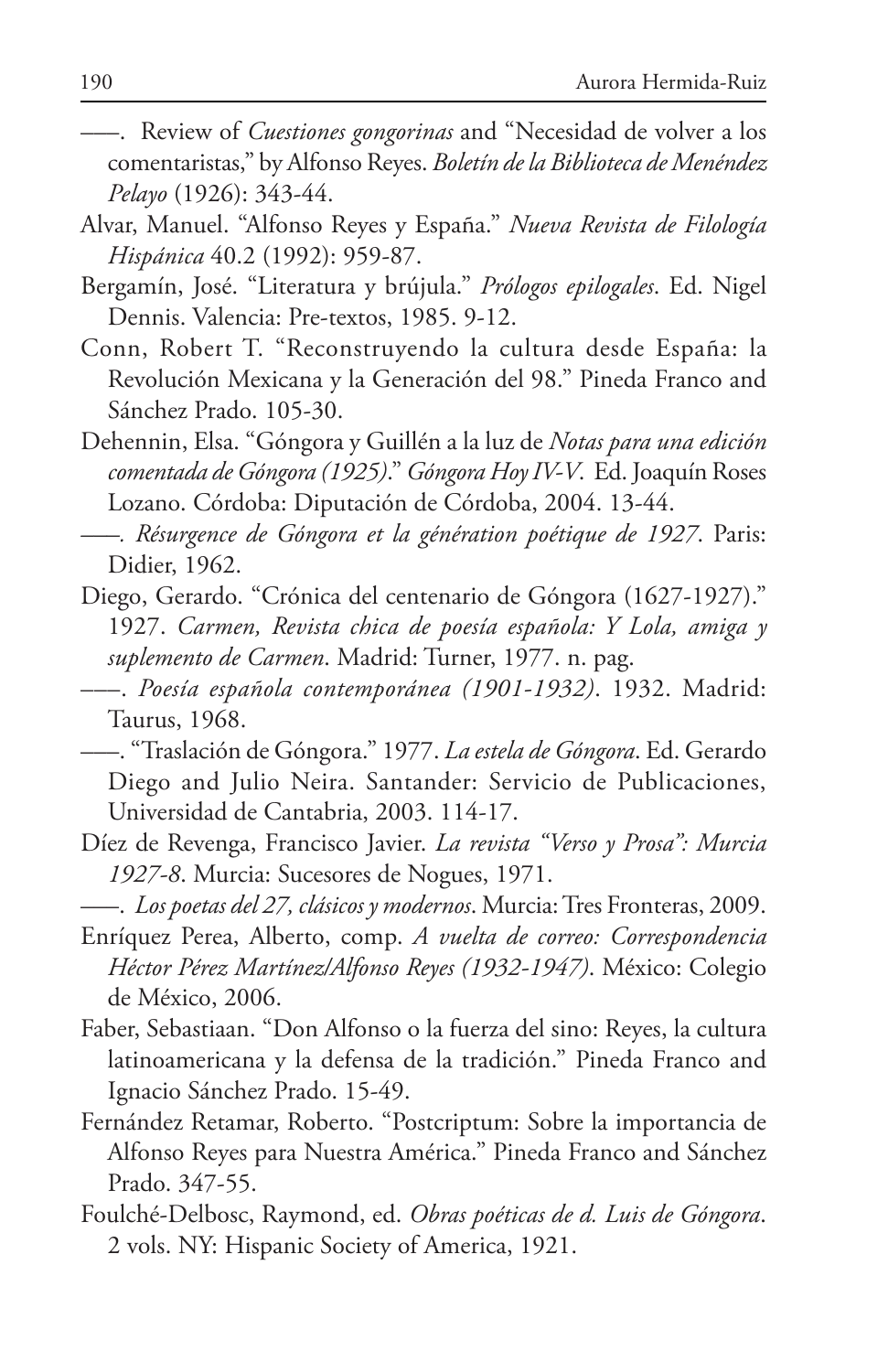- García Lorca, Federico. "La imagen poética de don Luis de Góngora." 1926. *Obras Completas*. Ed. Arturo del Hoyo. Vol. 3. Madrid: Aguilar, 1986. 223-47.
- García Posada, Miguel. Prólogo. *Obras Completas*. By Federico García Lorca. Vol. 3. Madrid: Galaxia Gutenberg, 1996. 9-27.
- González Echevarría, Roberto. *Celestina's Brood: Continuities of the Baroque in Spanish and Latin American Literatures*. Durham: Duke UP, 1993.
- González Stephan, Beatriz. *Fundaciones: Canon, historia y cultura nacional. La historiografía literaria del liberalismo hispanoamericano del siglo XIX*. Iberoamericana: Vervuert, 2002.
- Guillén, Jorge. *Notas para una edición comentada de Góngora*. Ed. Antonio Piedra and Juan Bravo. Prologue by José María Micó. Valladolid: Fundación Jorge Guillén, 2002.
- Gutiérrez Girardot, Rafael. "Alfonso Reyes y la España del 27." Pineda Franco and Sánchez Prado 89-104.
- –––. Introduction. *Última Tule y otros ensayos*. Caracas: Biblioteca Ayacucho, 1991.
- Henríquez Ureña, Max. *Breve historia del modernismo*. 1954. México: Fondo de Cultura Económica, 1962.
- Jiménez, Juan Ramón. "Crisis del espíritu en la poesía española contemporánea (1899-1936)." 1940. *Prosas críticas.* 211-32.
- –––. "¿Gongorismo? (hacia 1930)." 1930. *Prosas críticas.* 129-30.
- –––. "El modernismo poético en España y en Hispanoamérica." 1946. *Prosas críticas.* 160-78.
- –––. *Prosas críticas*. Ed. Pilar Gómez Bedate. Madrid: Taurus, 1981.
- Krappe, Alexander Haggerty. *Raymond Foulché-Delbosc*. NY: Hispanic Society of América, 1930.
- Lara Garrido, José. "Adiós al Góngora del 27." *La hidra barroca: varia lección de Góngora*. Ed. Rafael Bonilla Cerezo and Giuseppe Mazzocchi. Sevilla: Junta de Andalucía, Consejería de Cultura, 2008. 321-32.
- –––. "La estela de la revolución gongorina: Relieves para una cartografía incompleta del gongorismo." Martín de Vayas. 121-68.
- Maurer, Christopher. "Alfonso Reyes y Jorge Guillén: 'Normalidad como energía'." *Boletín de la Fundación García Lorca* 7.13-14 (1993): 91-114.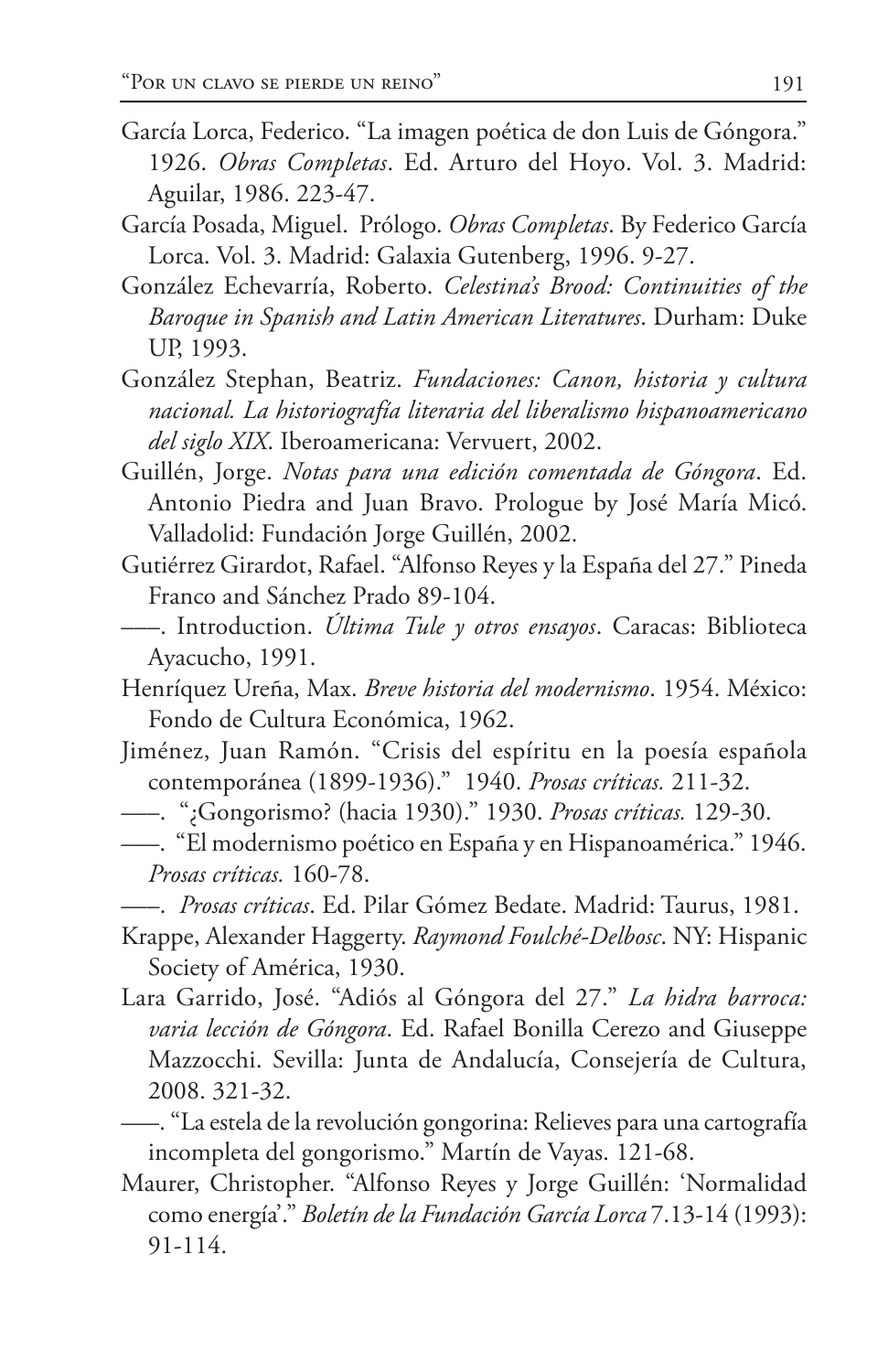- Mejías López, Alejandro. *The Inverted Conquest: The Myth of Modernity and the Transatlantic Onset of Modernism*. Nashville: Vanderbilt UP, 2009.
- Micó, José María. "El Góngora de Jorge Guillén." Prólogo. *Notas para una edición comentada de Góngora*. By Jorge Guillén. 7-13.
- –––. "En la raíz del lenguaje poético." Soria Olmedo and Martín de Vayas. 189-96.
- Morelli, Gabrielle, ed. *Gerardo Diego y el III centenario de Góngora (correspondencia inédita)*. Valencia: Pre-Textos, 2001.
- Navarro Tomás, Tomás. "Prosa y verso de Alfonso Reyes." *Los poetas en sus versos*. Barcelona: Ariel, 1973. 237-345.
- Oviedo, José Miguel. "The Modern Essay in Spanish America." *The Cambridge History of Latin American Literature*. Ed. González Echevarría, Roberto, and Enrique Pupo-Walker. Vol. 2. Cambridge: Cambridge UP, 1996. 365-424.
- Parkinson Zamora, Lois. "New World Baroque, Neobaroque, Brut Barroco: Latin American Postcolonialisms." *PMLA* 124.1 (2009): 127-42.
- Pineda Franco, Adela and Ignacio Sánchez Prado, eds. *Alfonso Reyes y los estudios latinoamericanos*. Pittsburgh: IILI, 2004.
- Reyes, Alfonso. "Contribuciones a la bibliografía de Góngora." 1916- 17. *Cuestiones gongorinas*. 59-83.
- –––. "Correspondencia Raymond Foulché-Delbosc y Alfonso Reyes. I (1911-1914)." *Abside: Revista de cultura Mexicana* 19.1 (1955): 43-57.
- –––. *Cuestiones gongorinas*. 1927. *Cuestiones gongorinas; Tres alcances a Góngora; Varia; Entre libros; Páginas adicionales.* México: Fondo de Cultura Económica, 1958. 10-167.
- *–––. Cuestiones estéticas*. 1911. *Cuestiones estéticas; Capítulos de literatura mexicana; Varia*. México: Fondo de Cultura Económica, 1955. 10- 168.
- –––. "El reverso de un libro." 1939. *Pasado inmediato y otros ensayos*. México: Fondo de Cultura Económica, 1941. 93-138. Print.
- –––. "España y América." 1920. *Páginas adicionales*: *Simpatías y diferencias; Los dos caminos; Reloj de sol; Páginas adicionales.* México: Fondo de Cultura Económica, 1956. 566-71.
- –––. *Historia documental de mis libros*. 1955. *Memorias: Oración Del 9 de febrero; Memoria a La facultad; Tres cartas y dos sonetos; Berkeleyana;*